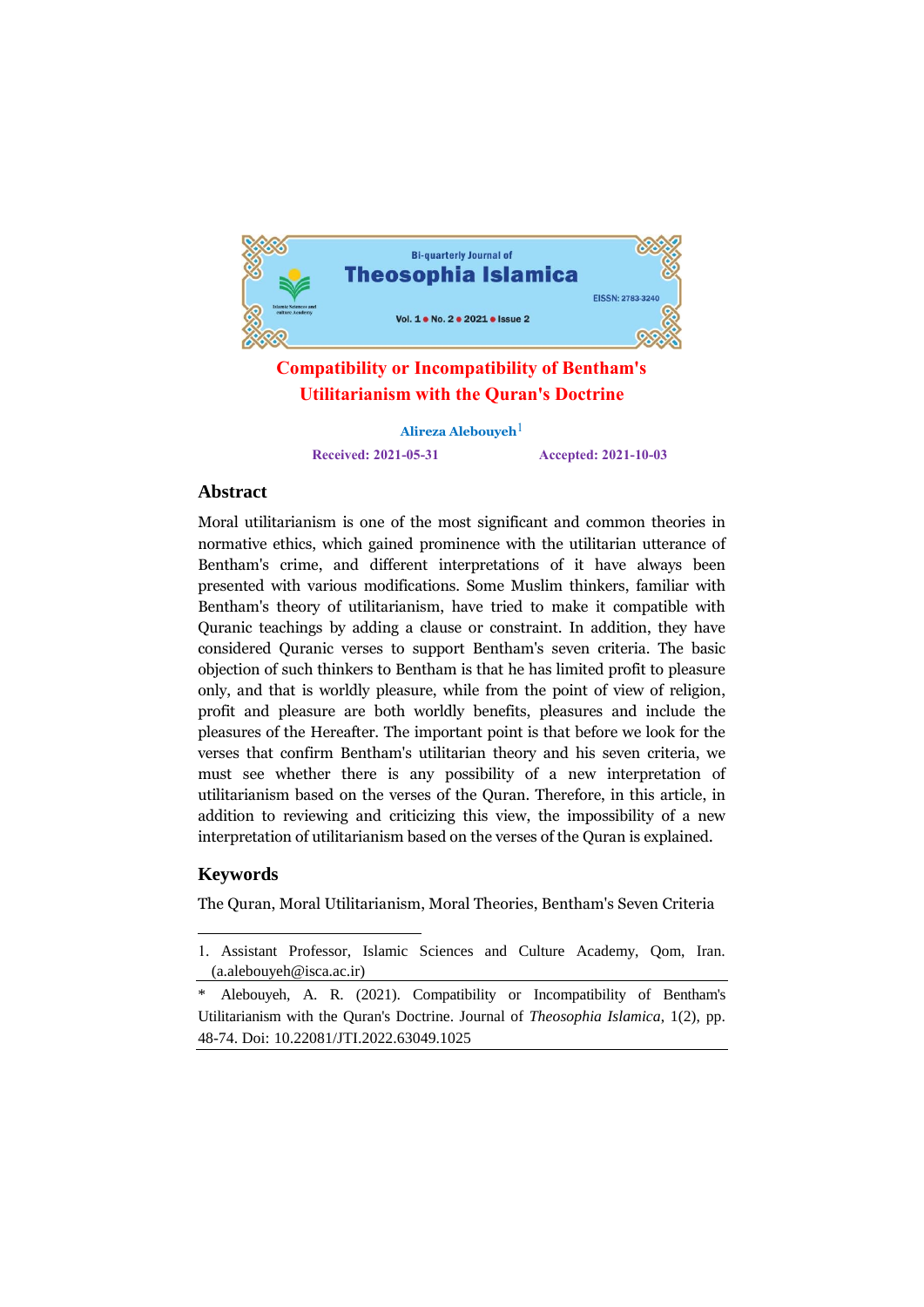## **Introduction**

Consequentialist theories, especially moral utilitarianism, are among the normative moral theories in Western moral philosophy that Muslim thinkers have welcomed. Although the origins of consequentialist theories go back to ancient Greece and Epicurus, Aristotle and his disciples, Jeremy Bentham found himself lost in the reading of Prestley's essay on government and the phrase "best for most people" saying "I found, I found" (Palmer, 1995), he tried to interpret his moral theory based on what became known as moral utilitarianism, because his theory is based on the principle of profit.

There are three major theoretical, normative ethics theories: virtue ethics, teleology, and conscientiousness. The standard moral theory in Islamic ethics texts is the theory of moral ethics that started from Aristotle, and Islamic ethicists in their works have usually offered a version of it that is compatible with religious teachings, including Abu Ali al-Miskawayh in the Tahdhīb al-Akhlāq, Khajeh Nasir in Nasirean Ethics, Mullah Ahmad and Mullah Mehdi Naraqi in the Jami' al-Sa'ada and the Mi'raj al-sa'ada. Of course, the inherent goodness and ugliness of the intellect on the one hand, and the divine goodness and ugliness of the Shari'a on the other, although in theological discussions on the occasion of the inclusion of God's action in goodness and ugliness became a famous conflict between the Ash'arites and Mu'tazilites. It has a moral philosophy interpreted as the theory of the divine. Although this debate was later followed to some extent among Muslim philosophers and scholars of principles, including Ibn Sina, Mulla Sadra, Muhaqiq Isfahani, and Akhund Khorasani, it was not seriously discussed in ethical matters, except in recent decades when the Ayatollah Sobhani has also dealt with it from a moral point of view (Sobhani, 1998).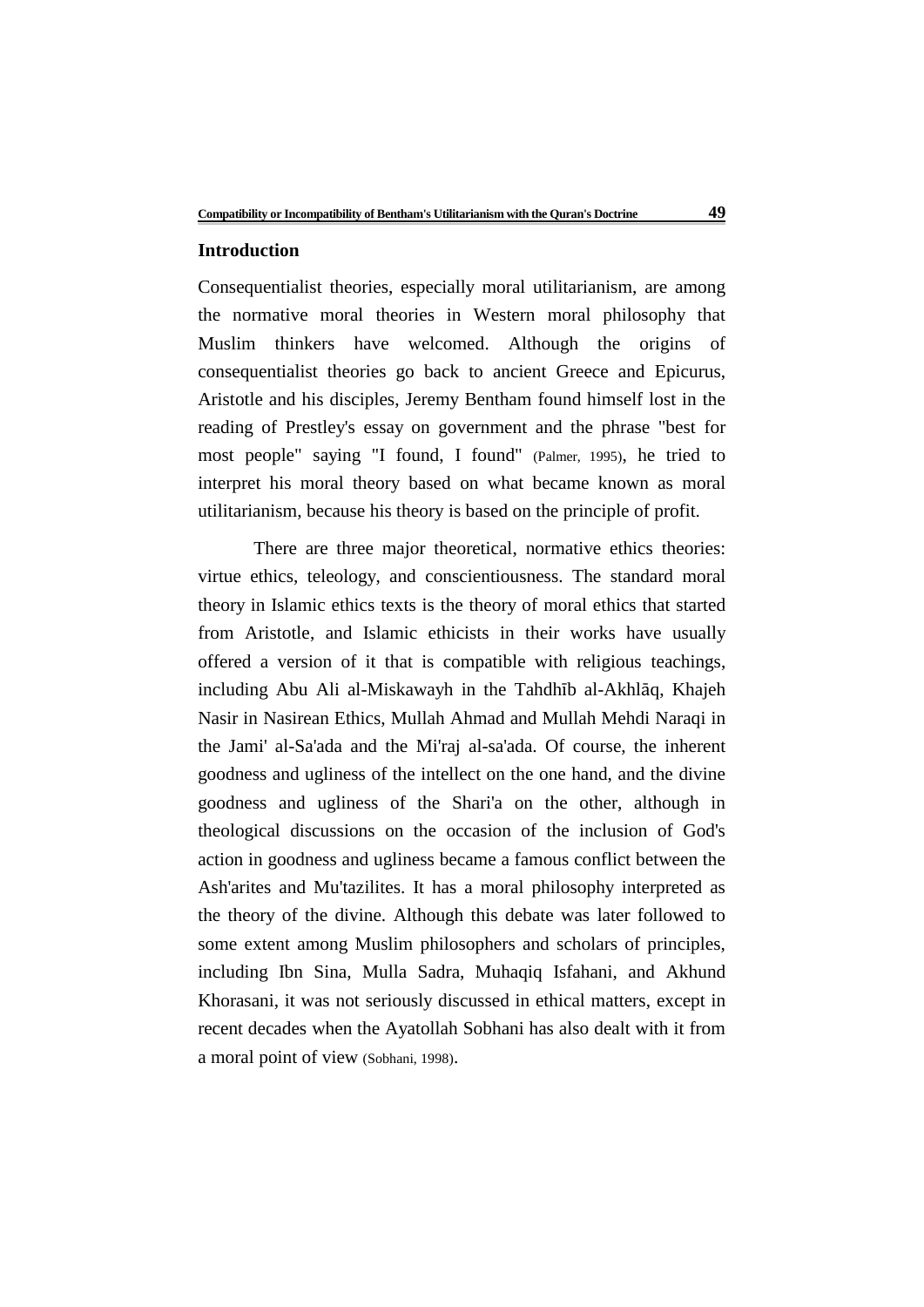On the other hand, in recent decades, some Muslim thinkers, familiar with the teleological theories in the philosophy of ethics, have tried to give a consequentialist interpretation of Islamic ethics. Hence, some have interpreted the theory of Islamic ethics as consequential, without explicitly specifying its type, such as Ayatollah Mohammad Taqi Mesbah Yazdi (Mesbah Yazi, 1995; Mesbah Yazdi, 2005). Some have offered selfish narratives of it, such as Ali Shirvani (Shirvani, 1999). Considering the acceptance of Bentham's utilitarianism and adding a clause or restriction based on Quranic teachings, he considered the theory of Islamic ethics utilitarian, and Sobhaniniya tried to interpret verses from the Quran that confirm Bentham's seven criteria. The verses referring to Bentham's seven criteria have added other conditions to Bentham's utilitarianism, including Bentham considers profit to be limited to material and worldly profit. However, Sobhaniniya, according to the verses referring to the afterlife, profits including material profit, and The world knows. In addition to examining and criticizing this view, this article proves the impossibility of a utilitarian interpretation of the theory of Islamic ethics.

## **Ethical Utilitarianism**

One of the critical issues in the philosophy of ethics is the criterion of moral value. Some moral philosophers determine the moral value of actions according to the consequences, which is known as moral consequentialism. According to practical teleology, it is morally good to have good consequences, but it depends on who or what the good consequences are, and therefore, depending on whether the consequences only concern the actor, or others, or most people. Three moral theories have been formed. (Frankena, 1997) Some believe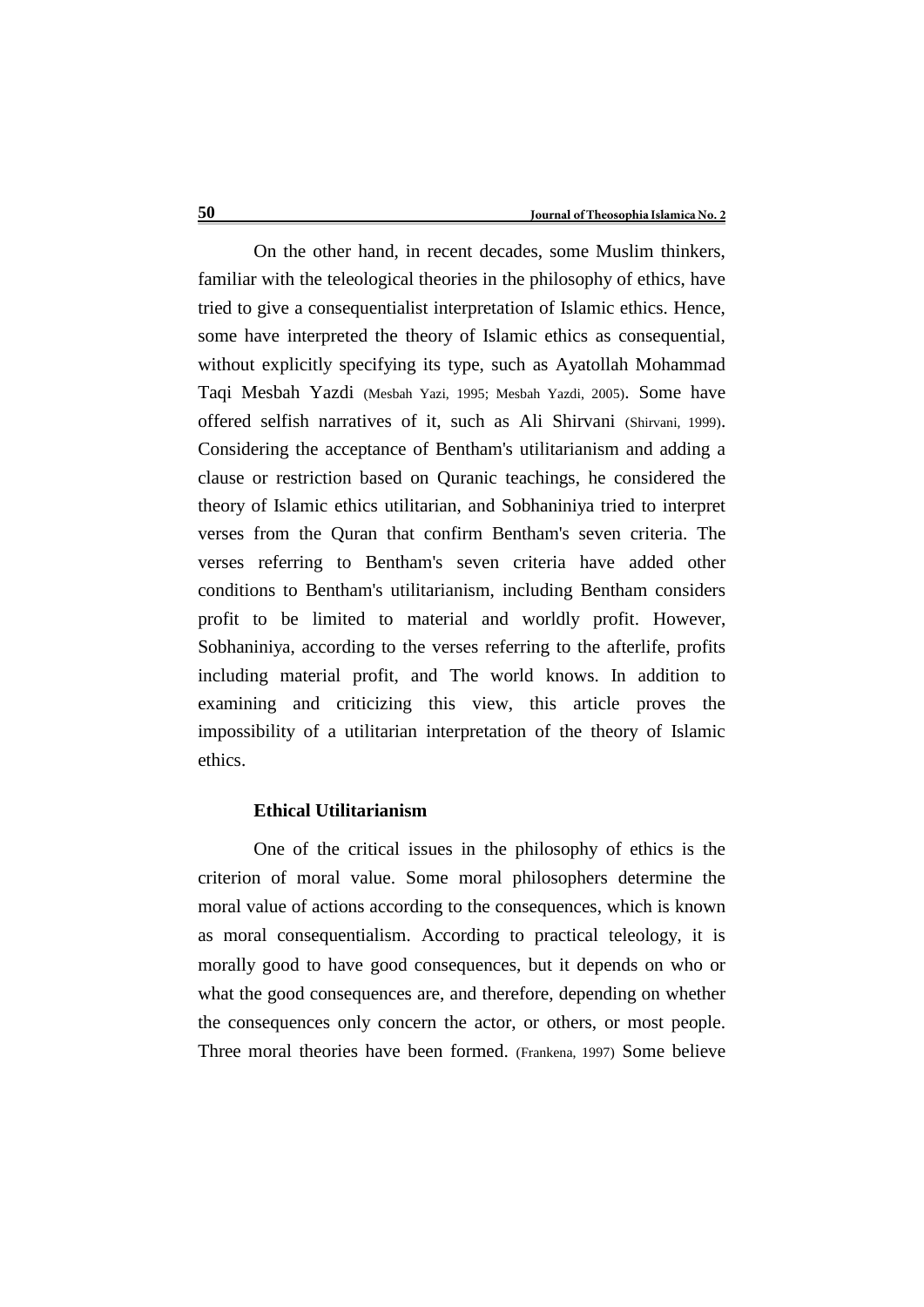that an action is morally good that provides the interests of the actor, which is called moral selfishness. Some believe that it is a moral practice if only the interests of others are considered and the actor should not be considered at all, which is called moral heterogeneity. The third theory, known as moral utilitarianism, is that it is a moral practice that benefits the most people.

There is a difference of opinion as to what is meant by profit. According to Bentham, benefit means pleasure, and therefore an act is moral if creates the greatest overcoming of pleasure over suffering for most people, and in contrast, an act is bad if creates the greatest overcoming of suffering over pleasure for most people. If the amount of pleasure and suffering that an action creates is equal, the action is morally neutral and doing or leaving it is no different from a moral point of view.

Bentham sums up pleasure only in material pleasure and does not consider spiritual pleasure at all, and hence he has a serious form which is known as the form of tortured prison guards. Suppose there are several prison guards in a prison far from the city and they do not have more than one prisoner. This prison is so far from the city that no matter what happens in it, the news does not reach the city. Prison guards have no means of entertainment to keep them busy and entertained. The only thing they can do to make them happy is to torture the prisoner (Palmer, 1995). The implication of Bentham's theory is that such a thing is morally right, because it is assumed that only one person suffers and several people enjoy doing so.

Bentham's student John Stuart Mill, who has been instrumental in promoting his theory, considers pleasure, both material and spiritual, to be a serious form of torture, given the serious forms of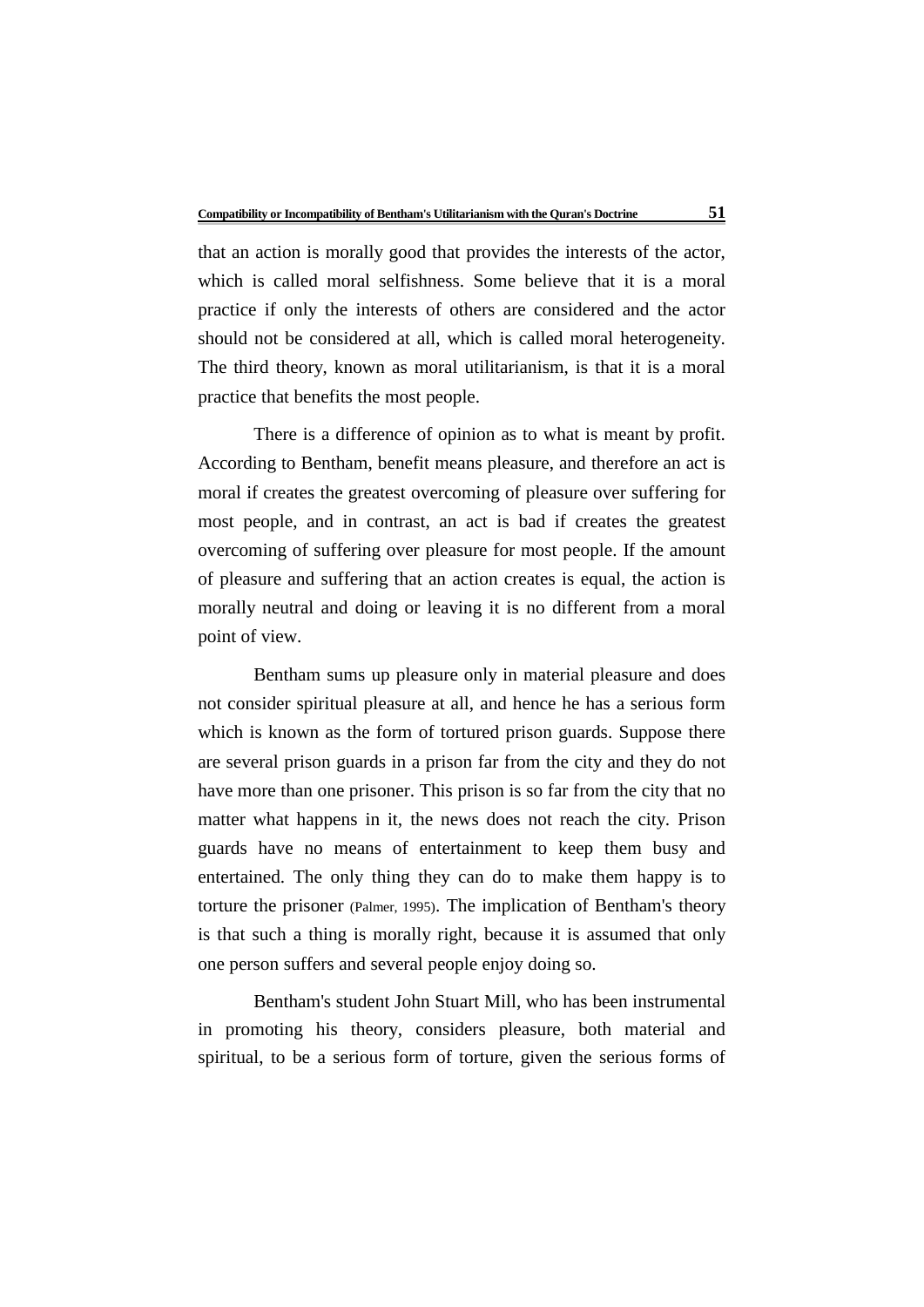tortured prison guards. Because in this case, it is true that the sum of pleasure in terms of quantity is greater according to the number of people, but the amount of mental and psychological suffering that a prisoner experiences in terms of torture is not comparable to the material pleasures of prison guards (Palmer, 1995).

#### **The Main Components of Moral Utilitarianism**

Bentham utilitarianism has two main components, without which utilitarianism becomes meaningless in general: one is pleasure and the other is the greatest pleasure for most people. If for any reason pleasure is left out altogether or pleasure is considered but the greatest pleasure is not considered for most people in the calculation of pleasure, that theory cannot be considered utilitarian. Hence, with the modification that the desire created in utilitarianism and considered pleasure, including material pleasures, and considered it as including spiritual and spiritual pleasures, his theory is again considered as a utilitarian theory. Therefore, in order to provide alternative interpretations of Bentham's utilitarianism, given the drawbacks that have been encountered, these two components must be considered. This is why some, considering other serious forms of Bentham's theory, namely the problem of calculating profits, have presented another interpretation that does not include the forms of calculating profits, and have called it normative utilitarianism. (Palmer, 1995)

Bentham utilitarianism is pragmatic; That is, measuring and calculating pleasure and pain must be calculated in each of human actions. It is clear that it is not possible to calculate pleasure and sorrow even according to the seven criteria that he has provided for this purpose. Humans are constantly confronted with people throughout the day who have to make moral decisions about how to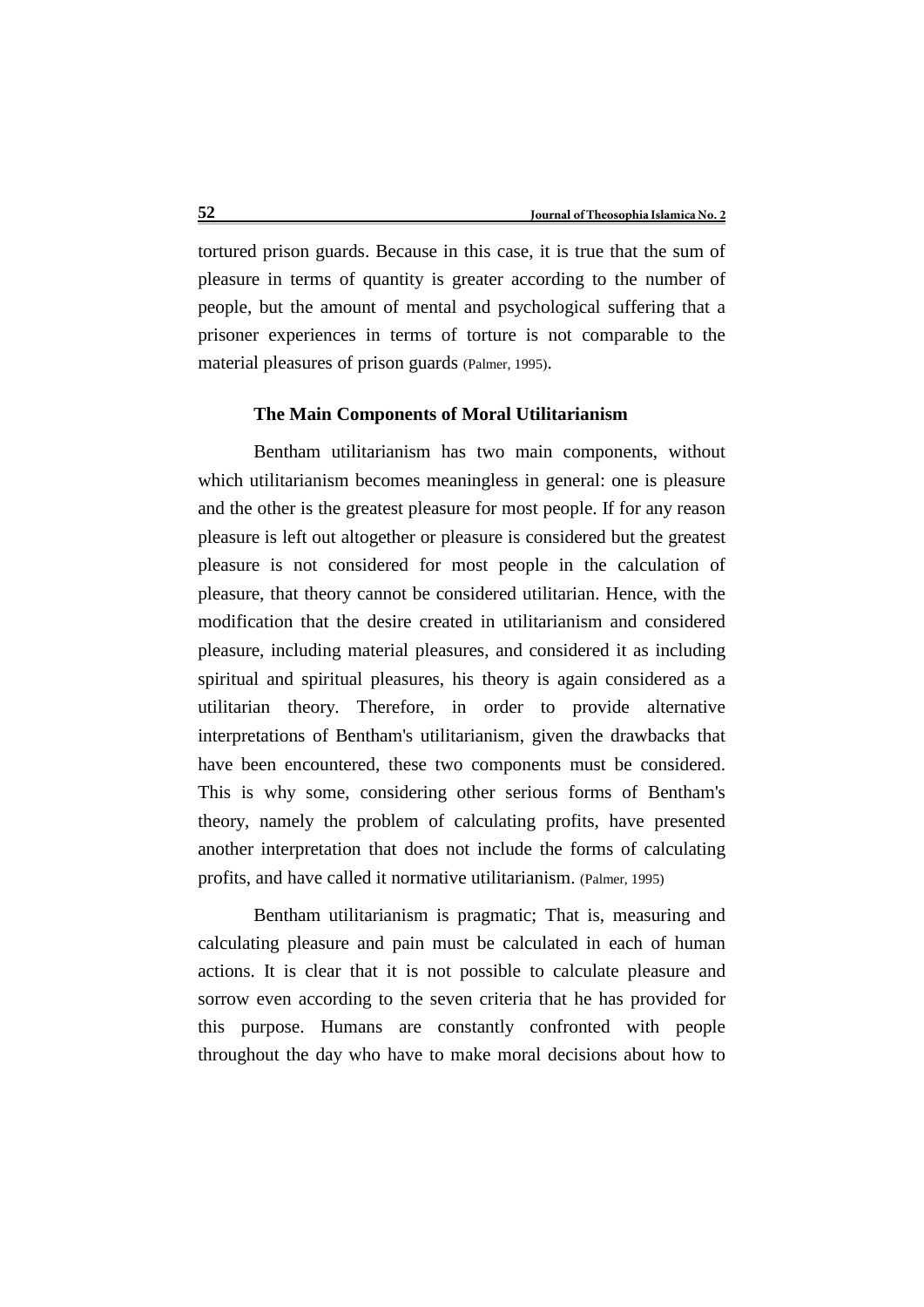treat them. Now how can one calculate the greatest pleasure over pain in doing the most for the most affected people? In addition, his seven criteria in practice may be in conflict with each other, and resolving conflicts and summarizing between the criteria is itself problematic. But in normative utilitarianism, it is the rules that measure the greatest overcoming of pleasure over most people, not just individual actions. As a result, it is a morally sound rule that must be followed in order for the greatest pleasure to prevail over most people. For once, if such a thing is done and the pleasure and knowledge that follows a rule are weighed, everyone acts according to that rule, and there is no longer any problem in calculating the profit, unless the two rules are in conflict with each other in practice. Conflict can be resolved based on the principle of profit.

In the meantime, the second component is more important, because although Bentham has defined profit as pleasure, but if one considers benefits other than pleasure, it can still be considered a utilitarian theory, because the principle Profit is actually "the most profit for most people" and of course Bentham means profit for pleasure. But if the term "most people" is not considered, it can no longer be considered a utilitarian theory, because the principle of profit is "the most benefit for the most people" and without considering this condition, a utilitarian theory cannot be interpreted.

An important point that is not one of the components of utilitarianism alone but of the component of teleology in general (selfishness, heterogeneity and utilitarianism) and should not be neglected is that actions are empty regardless of their purpose and consequences. They are of moral value and are the consequences of actions that actually make good and bad. Hence, the answer of a consequentialist to the question of whether justice and truthfulness are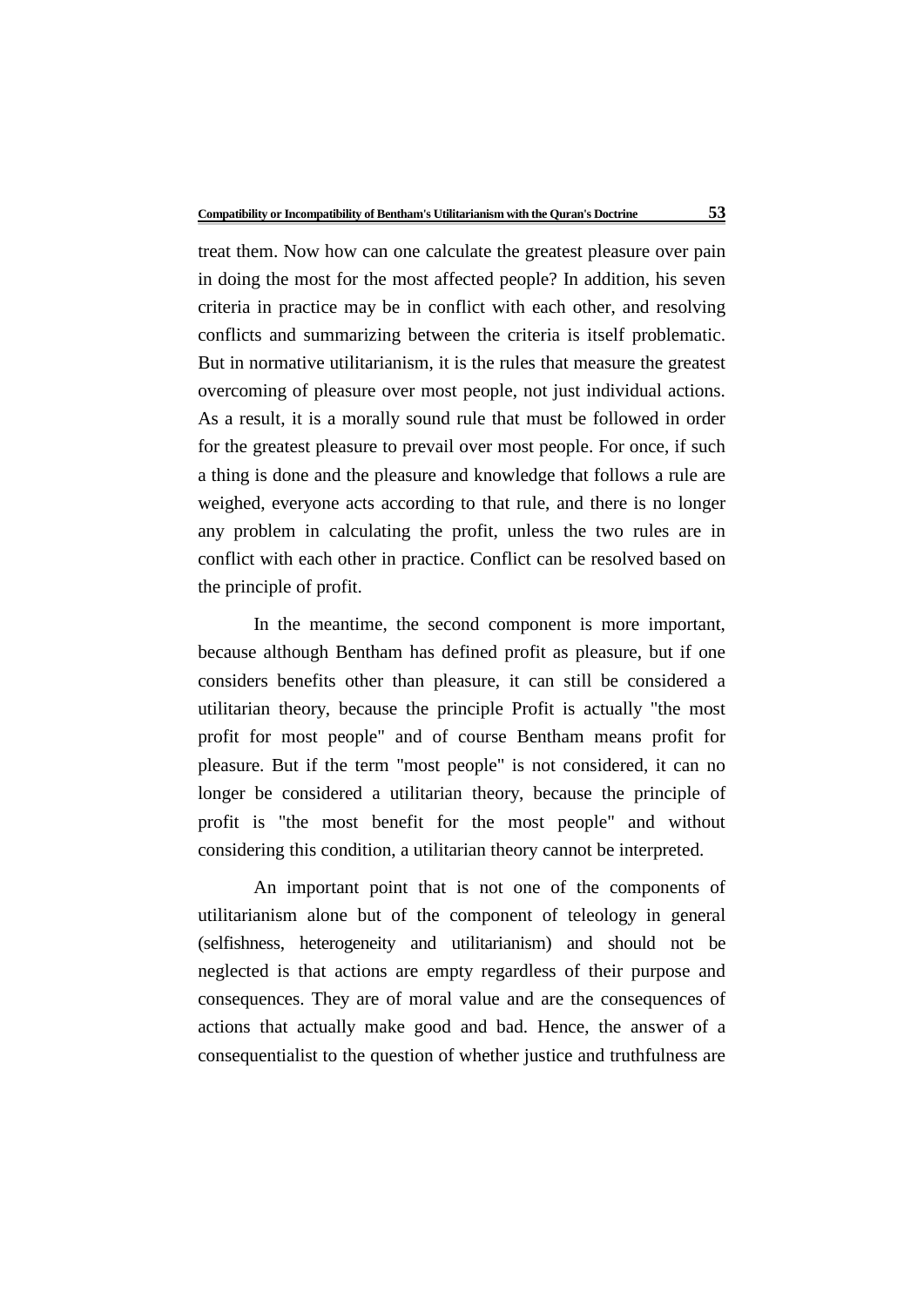good or bad? That is, I do not know, and I can answer such questions only by examining the consequences. Some who have given a utilitarian account of Islamic morality have stated that "according to the theory of utilitarianism, actions have no moral value per se, but rather the effect of things on the state of the world (the happiness of individuals). In fact, the only dimension of the world that is of immediate moral importance is the happiness of the people"  $(Nasiri, 2010)$ .

#### **Utilitarian Interpretation of Islamic Ethics**

Some Muslim thinkers, such as Nasiri and Sobhaniniya, have considered Bentham's utilitarianism as one of the theories that is interesting and compatible with some human tendencies and inclinations. Therefore, they have accepted it in themselves, but due to the drawbacks that it has, including the allocation of pleasure to material pleasures, they have tried to give an interpretation consistent with the verses of the Quran by modifying it. Nasiri, by introducing objections to Bentham's utilitarianism and presenting his narration according to the Quranic teachings, has called it supreme utilitarianism or utilitarianism, and considers profitable utility in the lasting interest of the individual, and the meaning of lasting utility is a benefit that is not limited to the world. Include the Hereafter. (Nasiri, 2010) According

<u>.</u>

<sup>1</sup> As will be seen, it seems that the main reason for the mistake of Islamic thinkers in the interpretation of the theory of Islamic ethics is from this area, and it is interesting that Nasiri himself has not adhered to this fundamental point in the interpretation of the theory of utilitarianism. In short, according to this theory, actions are in themselves devoid of moral value and acquire their value from the end, and as a result, the present is morally good to have the greatest overcoming of pleasure over suffering, and we must do the present. To create the greatest happiness, that is, pleasure for most people. In fact, this is the end that is good and bad, and regardless of the end, the moral value of actions is zero.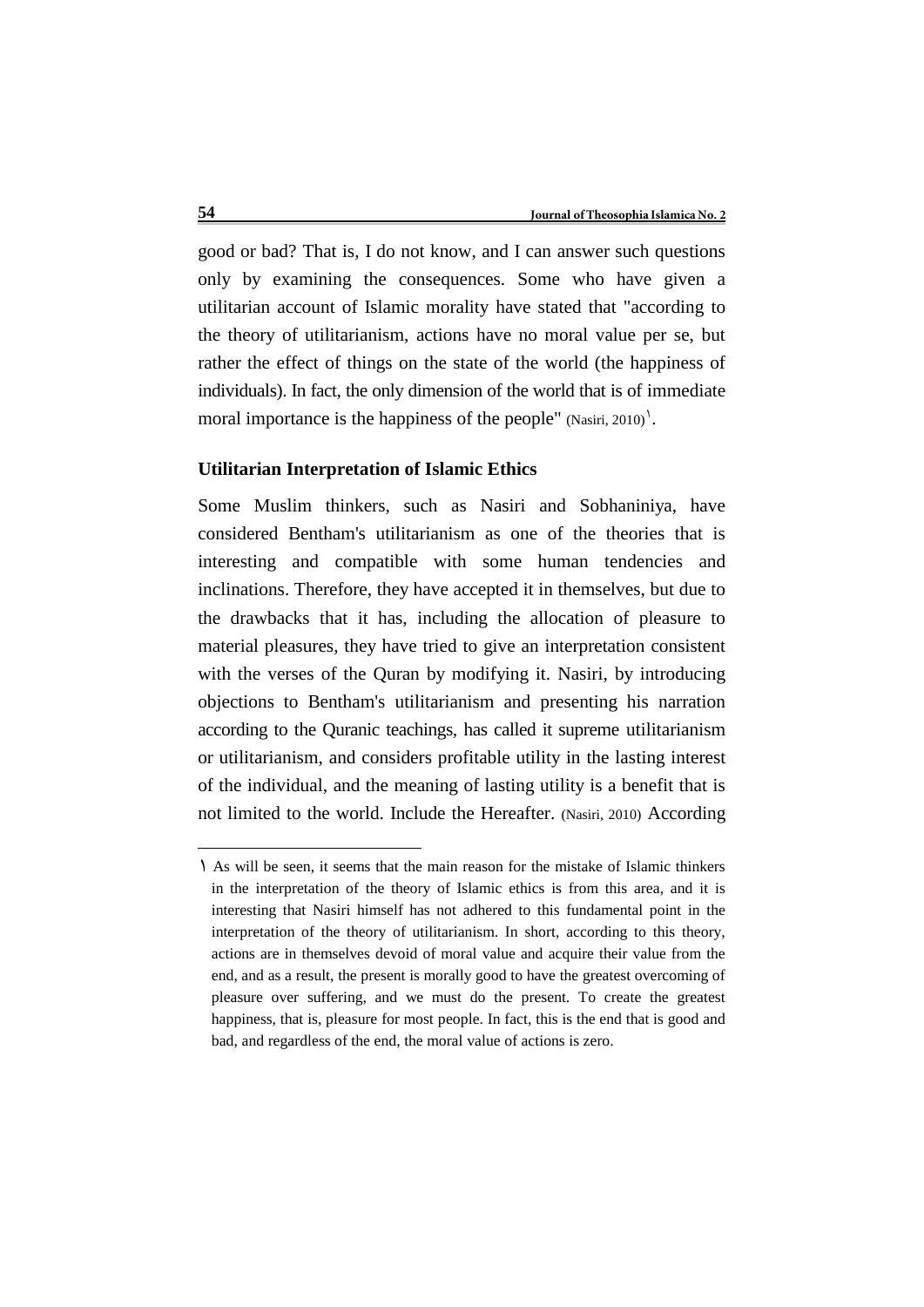to him, the axis of all things in Islam is set on the axis of eternal profit, and of course, according to people's understanding, different things are introduced as profit: sometimes different types of heavenly blessings are mentioned and sometimes The pleasure of God is emphasized. According to him, all these things can be achieved by obtaining divine consent. (Nasiri, 2010)

Sobhaniniya also considers the most important forms of Bentham's theory as not paying attention to the supernatural and monopolizing pleasure and profit in pleasure and material gain. In his view, although Bentham has explained seven important criteria, by limiting those criteria to material and natural matters, he has "degraded the level of his theory and prevented his theory from being a logical and defensible theory from the perspective of a "Let the thinker believe in the heavenly religion." (Sobhaniniya, 2010) Therefore, he has tried to explain the criteria for measuring his pleasure based on Islamic teachings by considering the acceptance of Bentham's principle of utilitarianism. In the first step, in order to reconcile Bentham's utilitarianism with Islamic teachings, he considers profit beyond material benefit in a way that includes spiritual and otherworldly benefits and is not limited to the benefits of this world. In other words, if Bentham's worldview changes and he believes in the world of the hereafter, pleasure will not be limited to the material pleasures of this world, but will also include spiritual and otherworldly pleasures. With such an alteration to the principle of profit, the fundamental forms which Bentham had acquired (the monopoly of profit on worldly pleasures) no longer enter. He goes on to try to provide narrative Quranic evidence for Bentham's criteria.

# **Quranic Evidence of the Validity of the Seven Criteria**

To measure pleasure, Bentham has proposed seven circumstances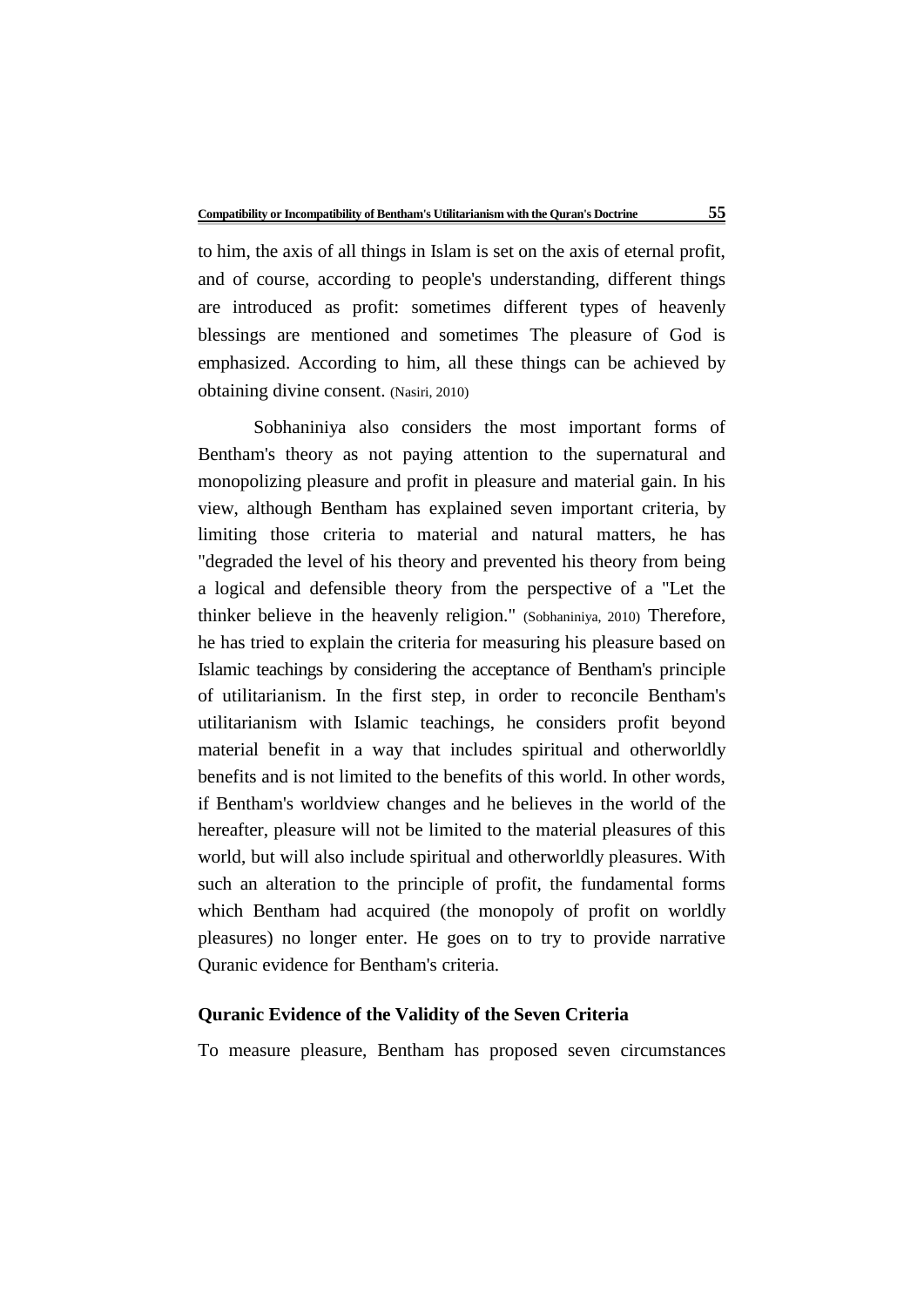includes: intensity, duration, certainty, propinquity, fecundity, purity, and extent, and Sobhaniniya, citing the acceptance of utilitarianism and recognizing profit from worldly gain, has given narrative Quranic evidence for them:

# **1: Intensity**

According to Bentham, one of the criteria for choosing between pleasures is their intensity, and more intense pleasures are preferred to weaker pleasures. As a result, any act of intense pleasure is good and should be considered. The Quran also invites people to do good deeds and rewards them for doing them: "Allah has promised those who believe and do righteous deeds [that] for them there is forgiveness and great reward" (Holy Quran, al-Ma'idah,  $9$ ). According to Sobhaniniya, this Quranic point strengthens man's motivation to do good deeds and prevents him from doing bad deeds (which may have only fleeting material and worldly benefits and consequently smaller and weaker).

#### **2: Duration**

<u>.</u>

Bentham means that the criterion of duration is that any verb that has a longer duration of pleasure, in other words, a more stable pleasure, should be selected. As a result, if two things are equal in pleasure, but the pleasure of one is more stable and more lasting, it is considered morally good and should be chosen. According to Sobhaniniya, Bentham has chosen this criterion based on reason and

<sup>1</sup>. Or this noble verse: Allah has promised the believing men and believing women gardens beneath which rivers flow, wherein they abide eternally, and pleasant dwellings in gardens of perpetual residence; but approval from Allah is greater. It is that which is the great attainment (Holy Quran, At-Tawbah, 72).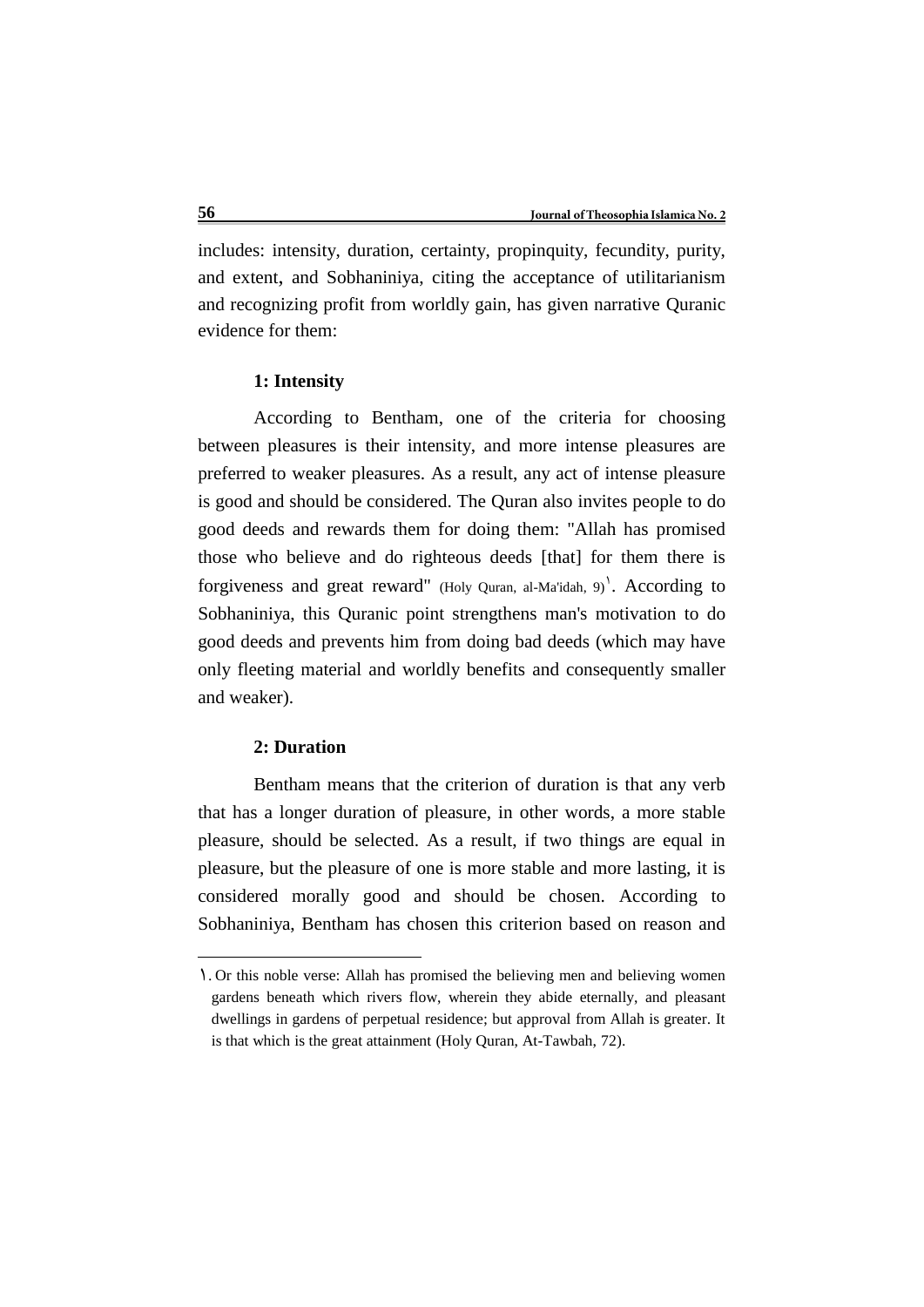logic, and now based on this reason and logic, if there is another world, in measuring pleasure, we must also consider the pleasures of that world. According to the divine worldview, the world is fleeting and mortal, and there is another world before man, which is interpreted as the world of the hereafter, and man does not die and dies, and will continue to live in that world. Hence, it is a morally good thing to pursue long-term and hereafter interests. Of course, the interests of the hereafter are not incompatible with the worldly interests and can be combined, but if in some cases there is a discrepancy between the two, common sense dictates that long-term and otherworldly interests are preferable. Hence, God has warned mankind to be content with the fleeting life of this world, and has guided them to true and hereafter bliss and salvation: "And those who believe and do good, we will soon admit them into Gardens under which rivers flow, to stay there for ever and ever. Allah's promise is 'always' true. And whose word is more truthful than Allah's?" (Holy Quran, An-Nisa,  $122)$ <sup>1</sup>.

#### **3: Certainty**

1

Another criterion Bentham has set for measuring pleasure is the assurance of pleasure. Pleasure makes the action good that is sure to be achieved. Consequently, any act by which pleasure is more likely to be realized is moral and must be performed. According to Sobhaniniya, this criterion has not been neglected in religious teachings, and "in many verses and hadiths, the certainty of achieving the benefits of the Hereafter has been specified, and any doubt about the Hereafter has been considered incorrect.", Including: " Allah's

<sup>1</sup>. Or this: Allah has promised the believing men and believing women gardens beneath which rivers flow, wherein they abide eternally (Holy Quran, At-Tawbah, 72).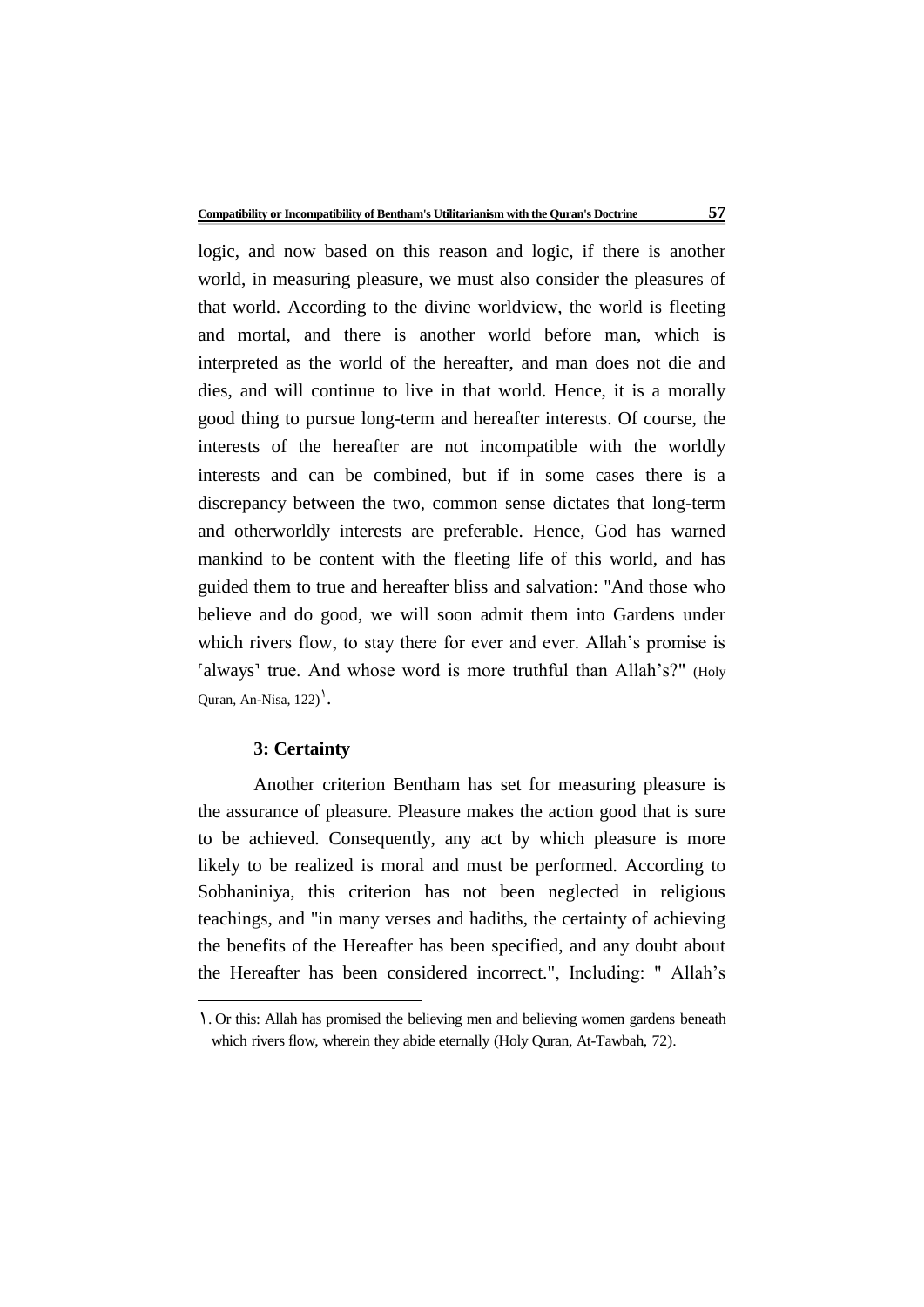promise is 'always' true. And whose word is more truthful than Allah's?" (Holy Quran, An-Nisa, 122); "Surely Allah's promise is 'always' true, but most of them do not know" (Holy Quran, Yunus, 55; Holy Quran, Al-Qasas, 13) and "˹That is˺ the promise of Allah. ˹And˺ Allah never fails in 'His' promise" (Holy Quran, Az-Zumar, 20). Such verses indicate the confirmation of the criterion of Bentham's certainty and its rationality and rationality, of course, adding that the benefit that God has promised to give to the believers is the benefit of the hereafter and not the benefit of this world, and therefore, He warned them against being deceived by fleeting worldly benefits: "O mankind, indeed the promise of Allah is truth, so let not the worldly life delude you and be not deceived about Allah by the Deceiver" (Holy Quran, Fatir, 5).

# **4: Propinquity or remoteness**

Another criterion used to measure pleasure is proximity or distance. The action is morally good that its pleasures are realized sooner. Consequently, if two acts cause the same pleasure, but one of them is obtained sooner than the other, it is the same moral act and must be done. Sobhaniniya has pointed out that Bentham uses the criterion of closeness and distance in cases where the benefit of two works is equal, and only then can the current criterion be preferred, whose benefit is obtained sooner. However, in cases where the benefit of one of the two works is greater than the other but its achievement is farther away, it is unlikely that he will prefer the near and lower profit to the greater profit because it is sure to consider the greater profit and pay attention to other criteria, will make him doubt Nasdaq's profit preference. In any case, this criterion is also accepted by common sense, but since the Hereafter is farther from the world, it may seem that this criterion is incompatible with Islamic teachings and does not agree with them, but given that the Quran considers the world to be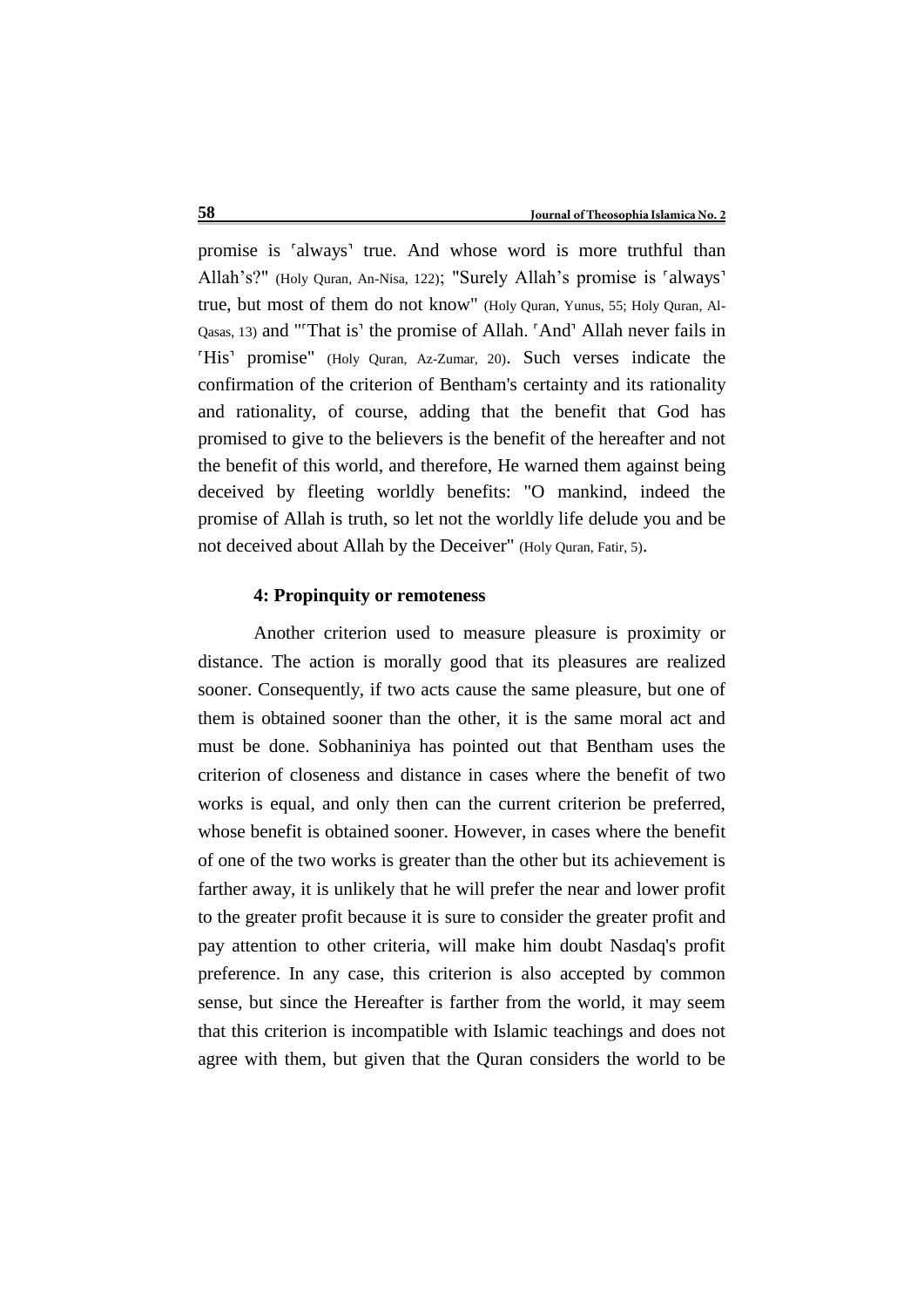near and, on the other hand, considers the world to be mortal and short and its blessings to be insignificant, God, in order to strengthen the motivation of the believers, which is the same as the benefit of the Hereafter, prevents people from imagining Hereafter and the consequences of deeds in faraway: "Do not spread corruption in the land after it has been set in order. And call upon Him with hope and fear. Indeed, Allah's mercy is always close to the good-doers." (Holy Quran, Al-A'raf, 56)

Moreover, Imam Ali (PBUH) also says: "You are in a place and a part of the world - and you are close to the Hereafter." He also says: "The Hereafter is near, and the stop in this world is short" (Nahj al-Balagha, Maxims, 168). We see that even according to religious teachings, the proximity of benefit as a motive influences the choice of action, and for this reason, knowing the proximity of the Hereafter makes people less inclined to prefer worldly interests to the hereafter."

#### **5: Fecundity**

According to the criterion of fecundity, pleasures that are productive and have more benefits are preferred to pleasures that are not. Sobhaniniya, to explain this criterion religiously, says that the Islamic teachings of the world are not generally rejected, and the use of legitimate and lawful blessings is desirable and sometimes necessary. It is further noted that "the least worldly benefit of any moral behavior is the evolution of the perpetrator and his attainment of higher degrees in terms of moral and human dignity." According to him, if these moral acts have no benefit for the actor other than spiritual development and are performed by a person who believes in the divine religions, especially Islam, they are productive, because he can achieve the divine intention in addition to the highest levels of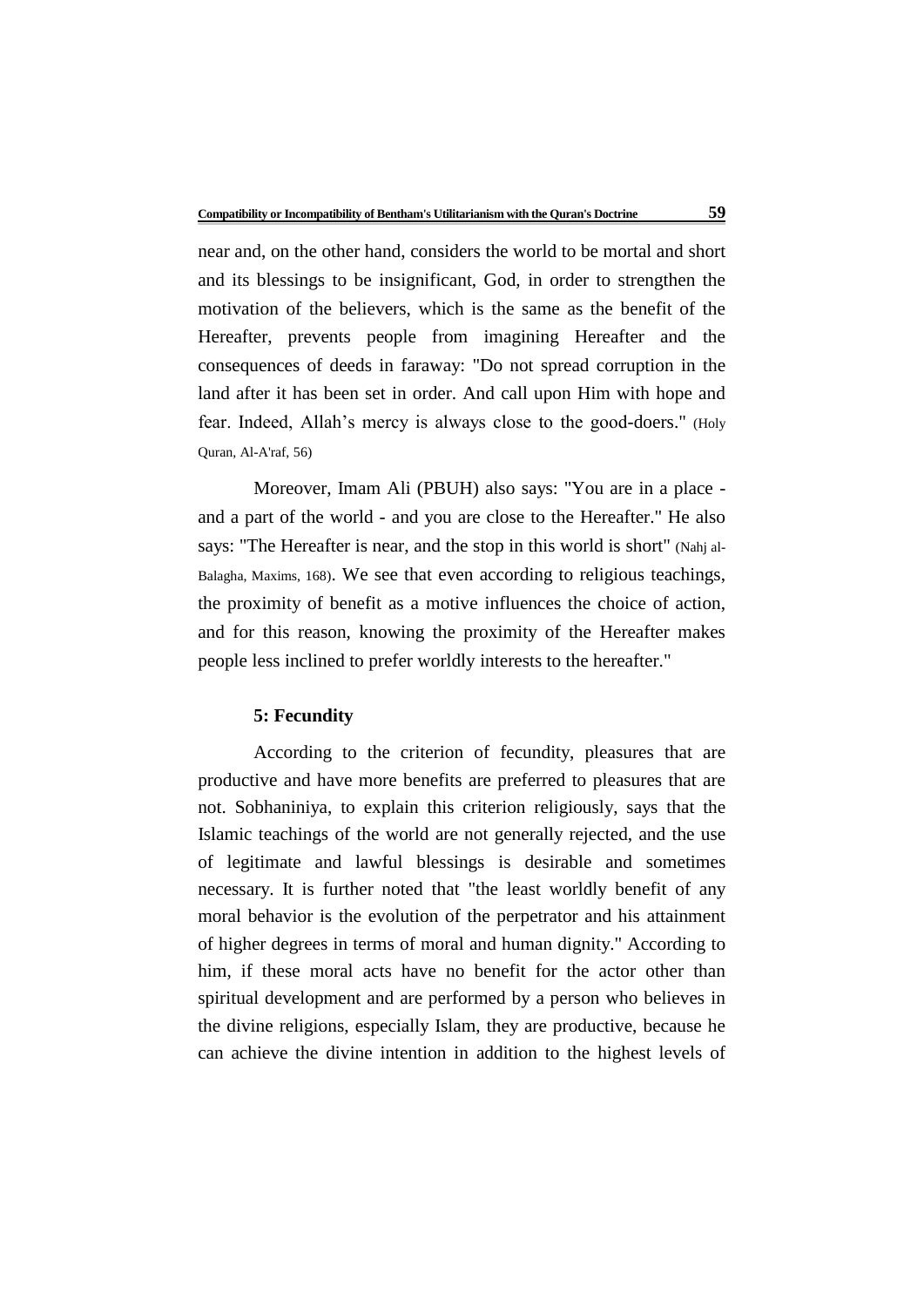humanity, to enjoy the divine reward and reward of the Hereafter. Among its Quranic evidence are: Whoever comes with a good deed will be rewarded tenfold (Holy Quran, Al-An'am, 160), So whatever thing you have been given - it is but [for] enjoyment of the worldly life. However, what is with Allah is better and more lasting for those who have believed, and upon their Lord relies (Holy Quran, Ash-Shuraa, 36), So Allah gave them the reward of this world and the excellent reward of the Hereafter (Holy Quran, Ali 'Imran, 148), And We will surely give those who were patient their reward according to the best of what they used to do (Holy Quran, An-Nahl, 96), and the home of the Hereafter is better. Moreover, how excellent is the home of the righteous (Holy Quran, An-Nahl, 30).

### **6: Purity**

According to the criterion of purity, any work that creates only pleasure is preferable to work whose pleasure is mixed with suffering. This criterion is considered in all the pleasures of the Hereafter, and the pleasures of the Hereafter are free from any misfortunes, and absolute comfort is possible only in the Hereafter, unlike the worldly pleasures which are always accompanied by pain and suffering and comfort free from suffering, and there is no hardship in the world. It is noteworthy that although, for Bentham, the profit that is not accompanied by suffering is preferable to anything else, such a thing is unattainable in this world because the world is always accompanied by hardship. As a result, according to this criterion, in case of conflict between worldly interests and otherworldly interests, otherworldly interests take precedence and should be preferred. Among the Quran evidence of this criterion are those who do good will have the finest reward and 'even' more. Neither gloom nor disgrace will cover their faces. It is they who will be the residents of Paradise. They will be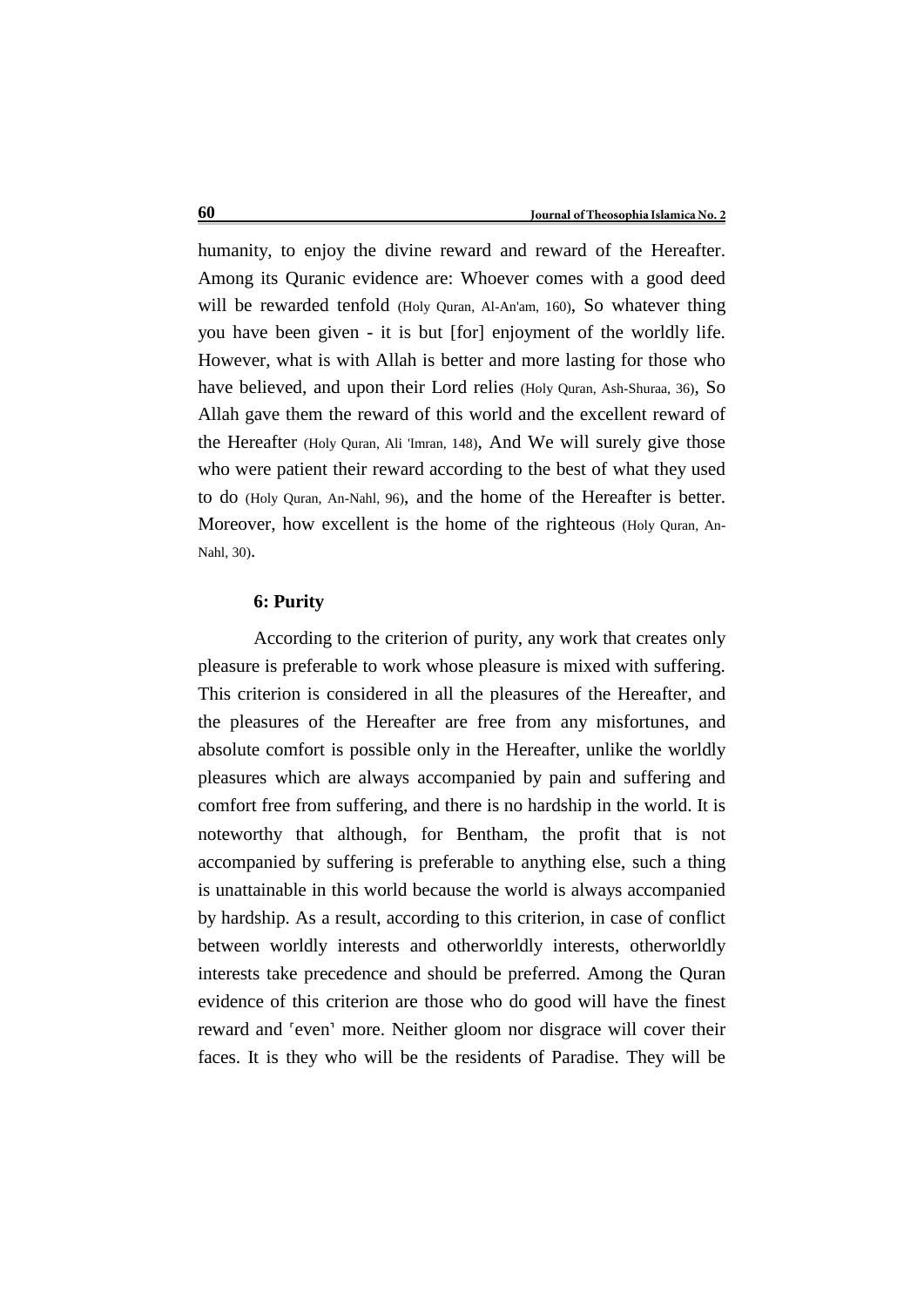there forever (Holy Quran, Yunus, 26), There they will be reclining on ˹canopied˺ couches, never seeing scorching heat or bitter cold. (Holy Quran, Al-Insan, 13), There they will never hear any idle or sinful talk, only excellent and virtuous speech (Holy Quran, Al-Waqi'ah, 25 & 26).

#### **7: Extent**

The final measure of Bentham's profit is inclusion and breadth. This criterion implies that the broader the scope of the current pleasure and the more people it includes, the more preferable it is. According to Sobhaninyia, being called a religious brother of Muslims, not being considered a Muslim who does not care about the affairs of Muslims every day, paying attention to others, including mercy, neighbors, and even those who believe in God, are considered God's family, including God's creation, including Religious evidence, is this criterion.

Sobhaninyia concludes by noting that Bentham's utilitarianism uses the history of humanity and civilization for many centuries to calculate profits. However, from the point of view of a person who believes in the heavenly religions, religious teachings help him practice moral action. Choose and get rid of the calculation of profits and its problems to a large extent. He states that "religion, by determining its moral practices and behavior, has relieved mankind of the burden of this calculation." He concludes the analysis of the compatibility of Bentham's seven criteria with religious doctrine: 1. Bentham's theory of utilitarianism can be refined according to Islamic teachings, which he calls "religious or Islamic utilitarianism," and 2. It is unnecessary to interpret Islamic utilitarianism that Islam "considers utilitarianism the only moral theory." Because the pleasure of God and gaining His pleasure is higher and more complete than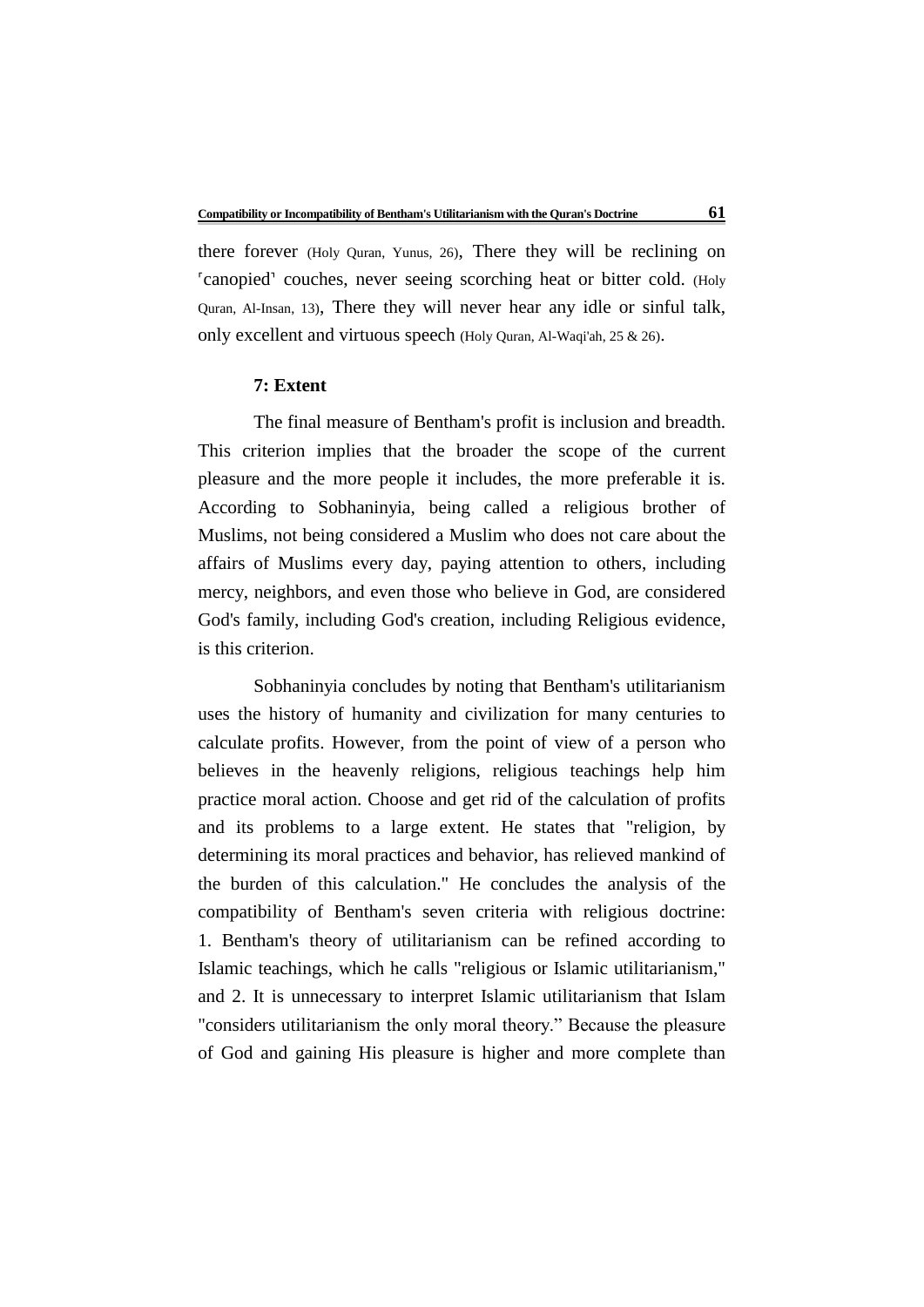Islamic utilitarianism, and according to Imam Ali (as), the first is the worship of the free, and the second is the phrase of merchants.

# **Problems Of Utilitarian Interpretation Of Islamic Ethics**

There are several drawbacks to Sobhaniniya's interpretation of Islamic utilitarianism; Including 1. Impossibility of a utilitarian interpretation of Islamic ethics, 2. Incorrect interpretations of Quranic verses in affirmation of moral utilitarianism, 3. Internal conflicts, 4. Purpose of presenting a moral theory, 5. Ambiguities in the analysis of the seven criteria, 6. One-sided view to the verses of Quran and lack of comprehensive view.

## **1. Impossibility of a Utilitarian Interpretation of Islamic Ethics**

Every theorist in presenting a theory must pay attention to the components and accessories of his theory and adhere to them. Philosophers of ethics are no exception, so James Rachel pays attention to one of the fundamental components of utilitarianism, the consequences, and considers it to be the most fundamental component of utilitarianism in such a way that utilitarianism will collapse without it. He considers the most serious argument against utilitarianism to be from this area, in which non-profit matters are also involved in determining the rightness or wrongness of actions. (Rachels, 2003) On the other hand, he relies on their implications and consequences in his critique of some moral theories. For example, in his critique of moral relativism based on cultural relativism, he says that if cultural relativism is taken seriously, it has implications and consequences that relativism itself cannot be bound to, including 1. We can no longer talk about lower etiquette and comment on the customs of other societies concerning the customs of our society, 2. We cannot even criticize the customs of our society, 3. The idea of moral progress is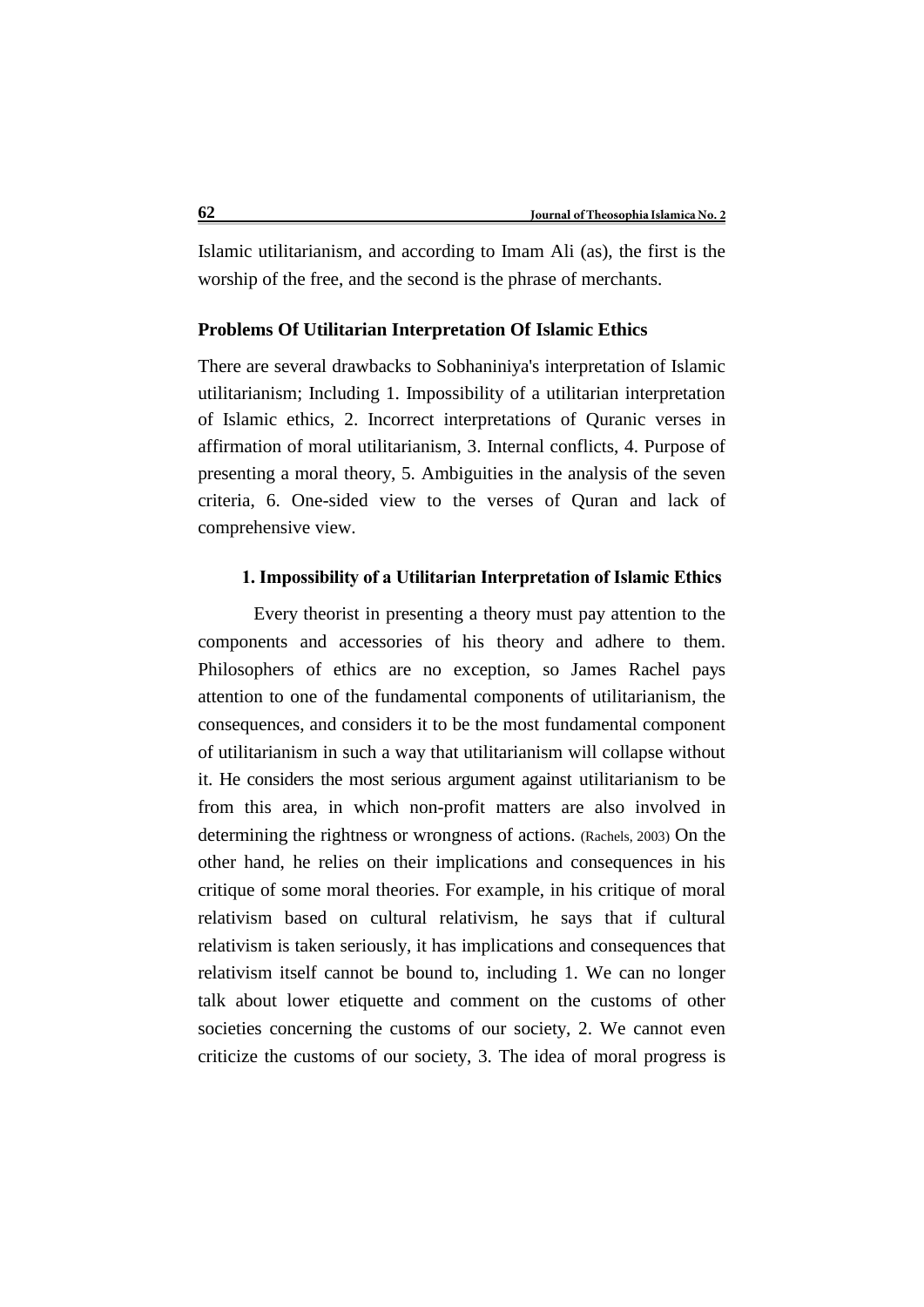questionable and meaningless, resulting in belief in reform and reform and the work of reformers. Society is morally doomed to transform society. (Rachels, 2003, pp. 21-23) Given the two points that have passed, it seems impossible to provide a utilitarian account of Islamic ethics.

### **A. The nonsense of Islamic utilitarianism.**

As we have seen, the two primary components of Bentham's utilitarianism are profit, which according to Bentham's meaning is "pleasure" and the other is "the most pleasure for most people," so that if a description of utilitarianism is presented, one of these two components If not, it cannot be considered utilitarianism consistent with Bentham's account. In the meantime, the second component is more important. Without such a constraint, it cannot be considered a utilitarian theory. Therefore, for a utilitarian interpretation of Islamic ethics, the meaning of pleasure, both worldly and otherworldly, can be considered. It was considered, but the maximum benefit for most people must be considered.

Can the report presented by Sobhaninyia provide the maximum benefit for most people? According to this narration, pleasures are both worldly and otherworldly pleasures, and as a result, the principle of profit is that "the action is morally good to bring the worldliest and otherworldly pleasures to the most people." Now the question is, through what is the "greatest pleasure" of people in the Hereafter provided? Because of what they have done in the world or what we do as moral agents? In the world, it can be imagined that we do something. It brings the most pleasure to most people, and this makes my work good, but how can it be imagined that I do something in the world and get the most pleasure for Most people will be resurrected on the Day of Resurrection, except that the pleasures of the Hereafter depend on their own deeds (Every soul, for what it has earned, will be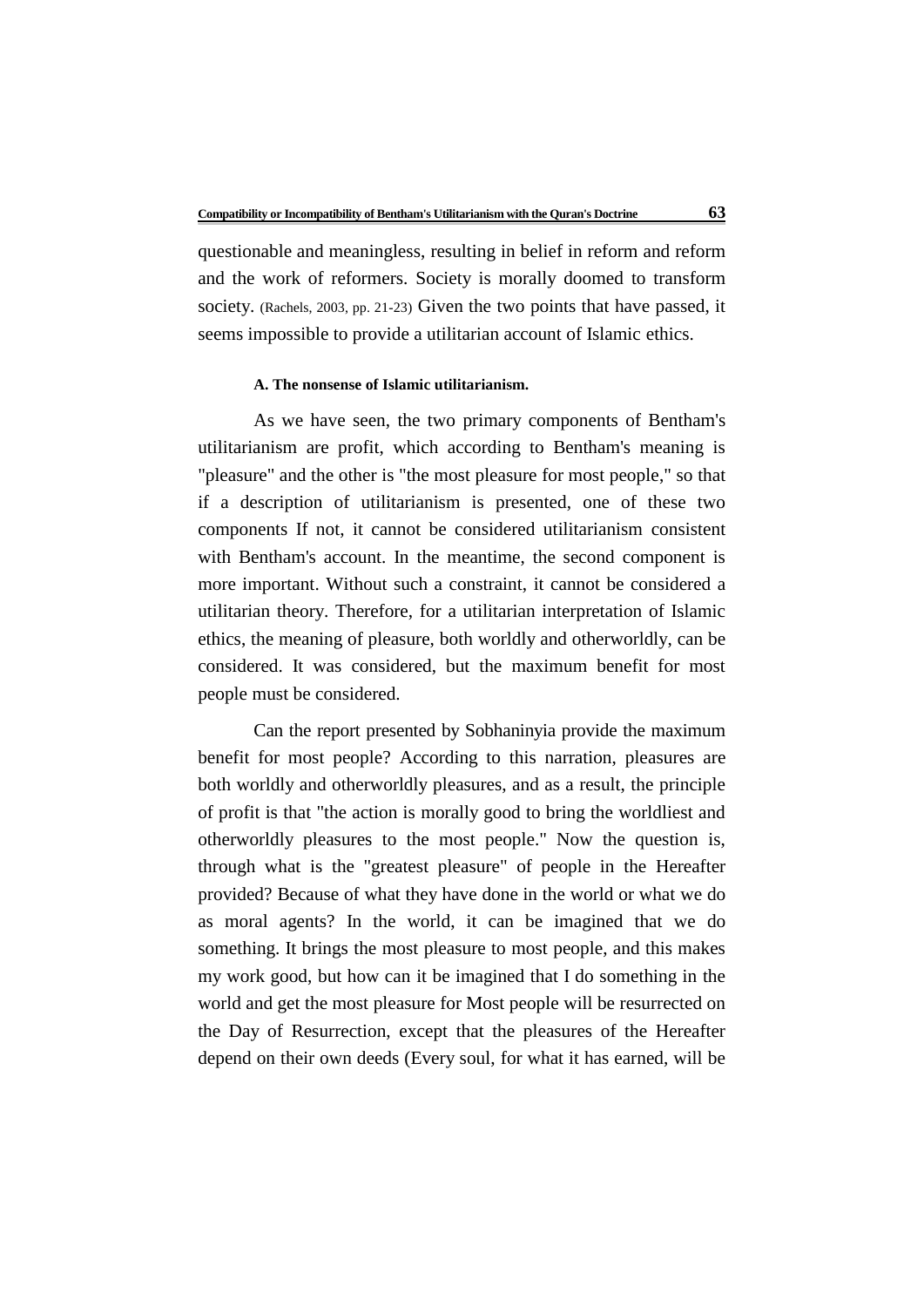retained). Everyone will see the result of his suffering in the Hereafter (there is not for man except that [good] for which he strives). Assuming that according to Islamic literature, some of our works bring rewards to the souls of the dead, it is by divine grace and care and has nothing to do with the issues in question.

On the contrary, it is a bad thing to create the greatest overcoming of pleasure for most people in this world and the hereafter. The loss of a person's lousy deed will return to him in the Hereafter, and his work will not be noticed by others (That no bearer of burdens will bear the burden of another) unless it can be imagined that someone does a bad deed, but another will feel the pain and resentment in the Hereafter. Is such a thing compatible with God's justice? All the verses that indicate the rewards of the Hereafter and mention their intensity, duration, certainty, closeness, purity, fertility, and breadth refer to the rewards of each individual who have been promoted due to their deeds, not more than one person. Therefore, the theory of Islamic morality cannot be utilitarianism just by generalizing pleasure to the pleasures of the hereafter, and the condition of the most pleasure for most people plays a fundamental role in utilitarianism.

#### **B. Conflict of divine satisfaction with the greatest pleasure of most people**

Divine satisfaction from individuals and closeness to God play an essential role in Islamic morality, and even reward is for those who are pleased with God and have approached God through their actions. Sobhaniniya himself has been subjected to divine approval. Other Muslim thinkers who have tried to interpret the theory of Islamic ethics in a consequentialist and utilitarian way have mentioned those two constraints and considered them as fundamental. (Mesbah Yazdi, 2005;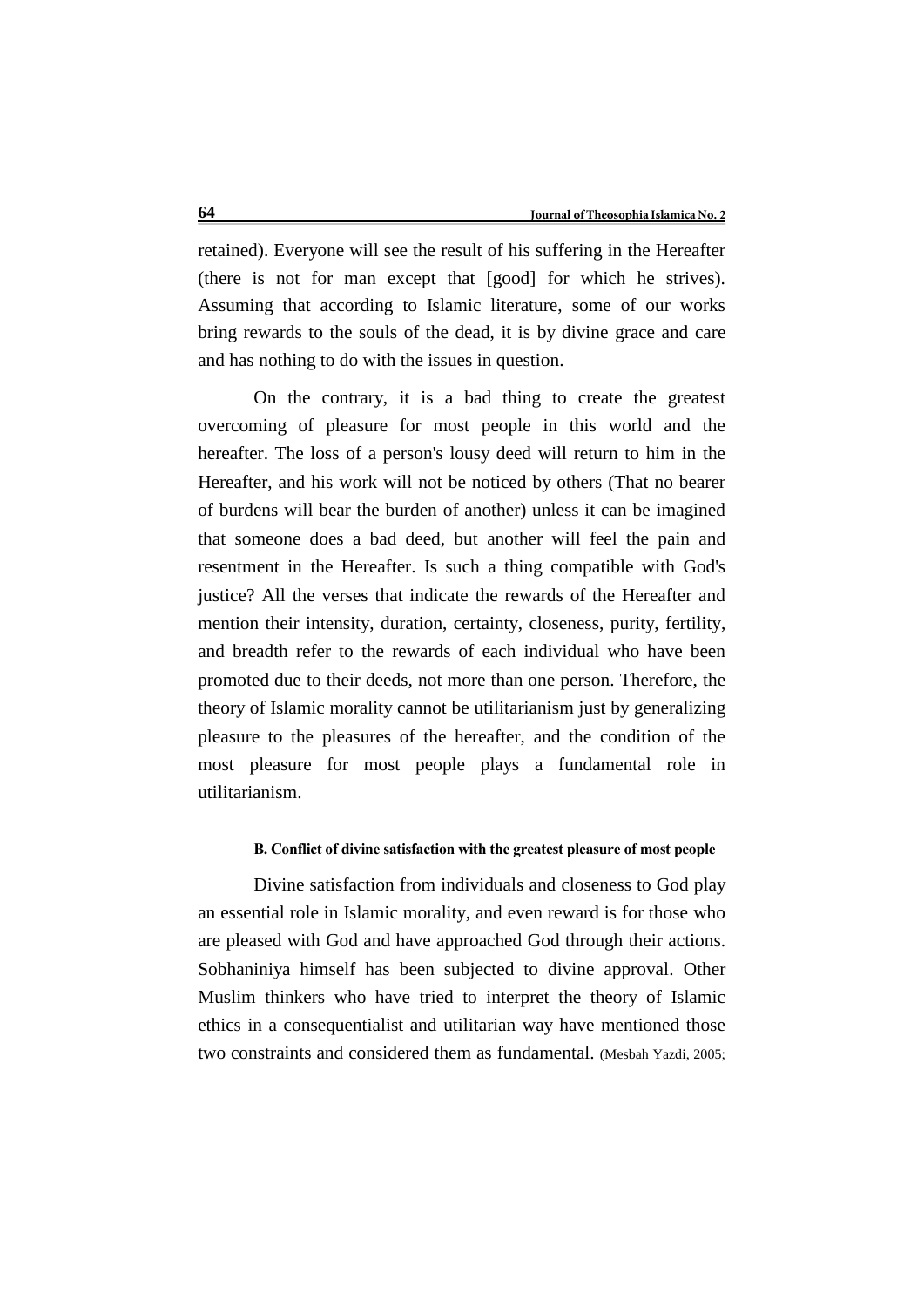Nasiri, 2010) If we consider the amount of moral value as the most pleasure for most people if a job pleases the most people and brings them the most pleasure, but God is not satisfied with doing it, what should we do? Or something should bring us closer to God, but people are unhappy with what we do; what should we do? How can one combine divine satisfaction with the greatest pleasure for most people? How can one reconcile God's closeness with people's unhappiness? In other words, if the satisfaction and nearness to God are taken, the moral theory turns away from egoism, and if it is taken for the greatest pleasure for most people in order to preserve the primary component of utilitarianism, a specific thing in Islamic ethics must be left out. In any case, by considering two components, namely, the greatest pleasure for most people in the world and the end, as well as divine satisfaction and nearness, it is possible to imagine a conflict between the two, and in the event of such a conflict, it is not possible to combine the two.

# **C. Impossibility of proving the existence of God and prophecy**

As we have seen, based on utilitarianism, actions are devoid of moral value, regardless of their purpose, and it is due to the consequences of actions that their moral value can be understood. With such a view, how can one prove God and prophecy and present a utilitarian account of Islamic morality by relying on religious teachings? In other words, if we do not understand the goodness of justice, benevolence, honesty, and other moral values, how can we prove a god with moral and perfect attributes such as just, benevolent, honest, and kind while these actions depend on good utilitarianism? Considering their consequences and their goodness is not inherent, and considering the benefits of the Hereafter and recognizing it through divine revelation, we must first accept religion in order to be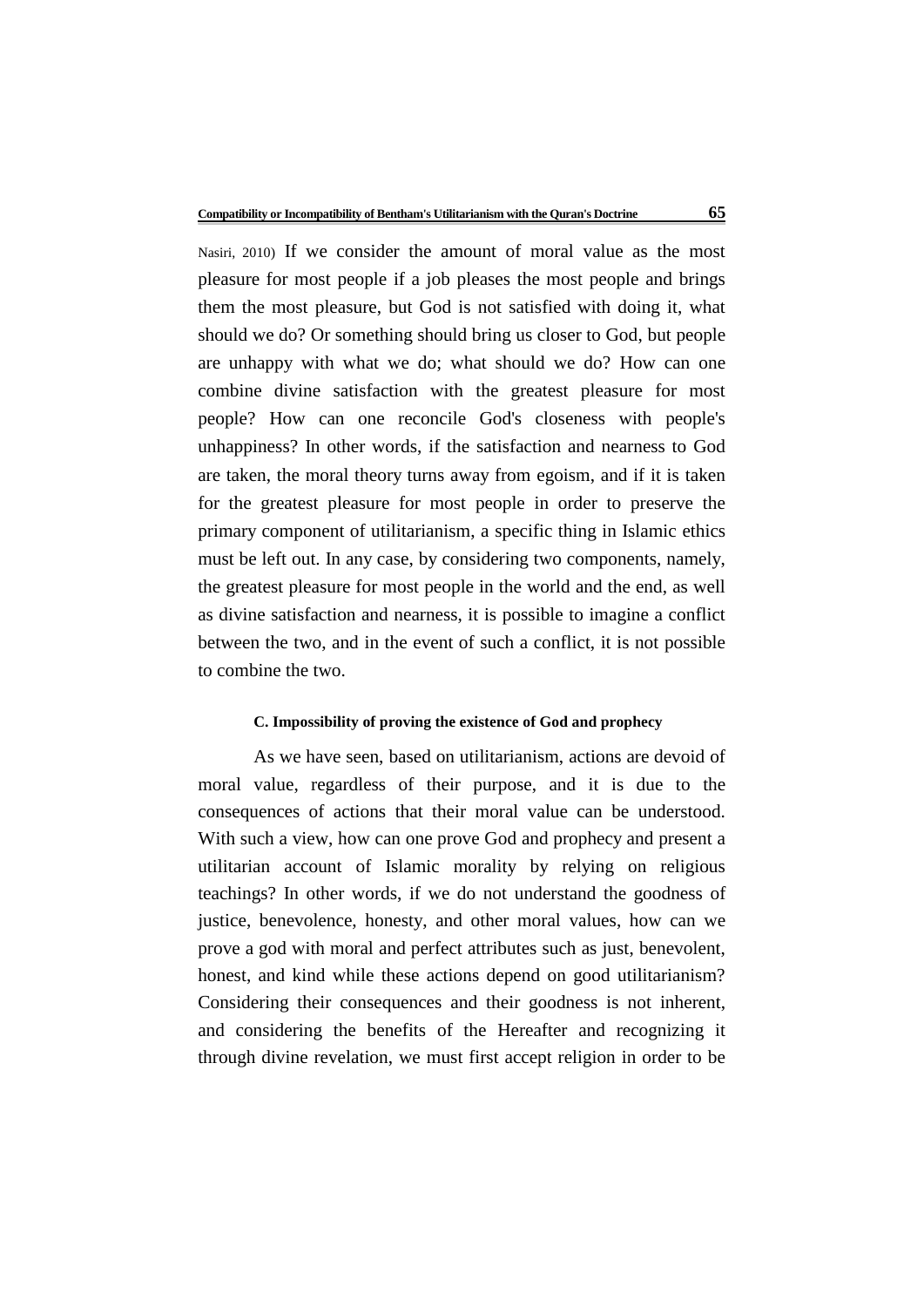able to give such an account of morality. Even if one says that we reach God through intuition, one must still have an intuitive understanding of moral values and intuition of a moral god.

Also, if we do not understand the ugliness of God's deception, how can we prove the prophecy of a particular prophet? One of the ways to prove a particular prophecy is to present a miracle by the claimant of prophecy, and if a false prophecy is spread by God Otherwise, how can the prophecy of the valid claimant be proved? That is why Islamic theologians have said that it is ugly for God to perform a miracle at the hands of a false claimant of prophecy.

Some verses of the Quran confirm this view, such as the verse "Allah is not ever unjust to [His] servants," which means that it is not God's honor to oppress His servants. From this noble verse, it is understood that the evil of oppression is clear and obvious, and oppression is not in the dignity of God. This meaning is consistent with the inherent goodness and ugliness, not with the utilitarian view of morality, which is not inherently evil and depends on the consequences. Therefore in some cases, oppression may be considered good, but the inherent ugliness of oppression does not go away at all. Alternatively, in another verse, God commands justice and benevolence and does not command prostitution and denial. This type of verse indicates that human beings, regardless of the consequences of some actions, are familiar with their good and bad, and if God wants to rule on moral values, He will rule on the same moral values as promised.

# **2. Confusion between the criterion of moral value and moral motivation**

In the theory of normative ethics, the philosopher of ethics seeks to obtain the criterion of moral value. In this regard, some have become consequentialist, some conscientious, and some virtuous. With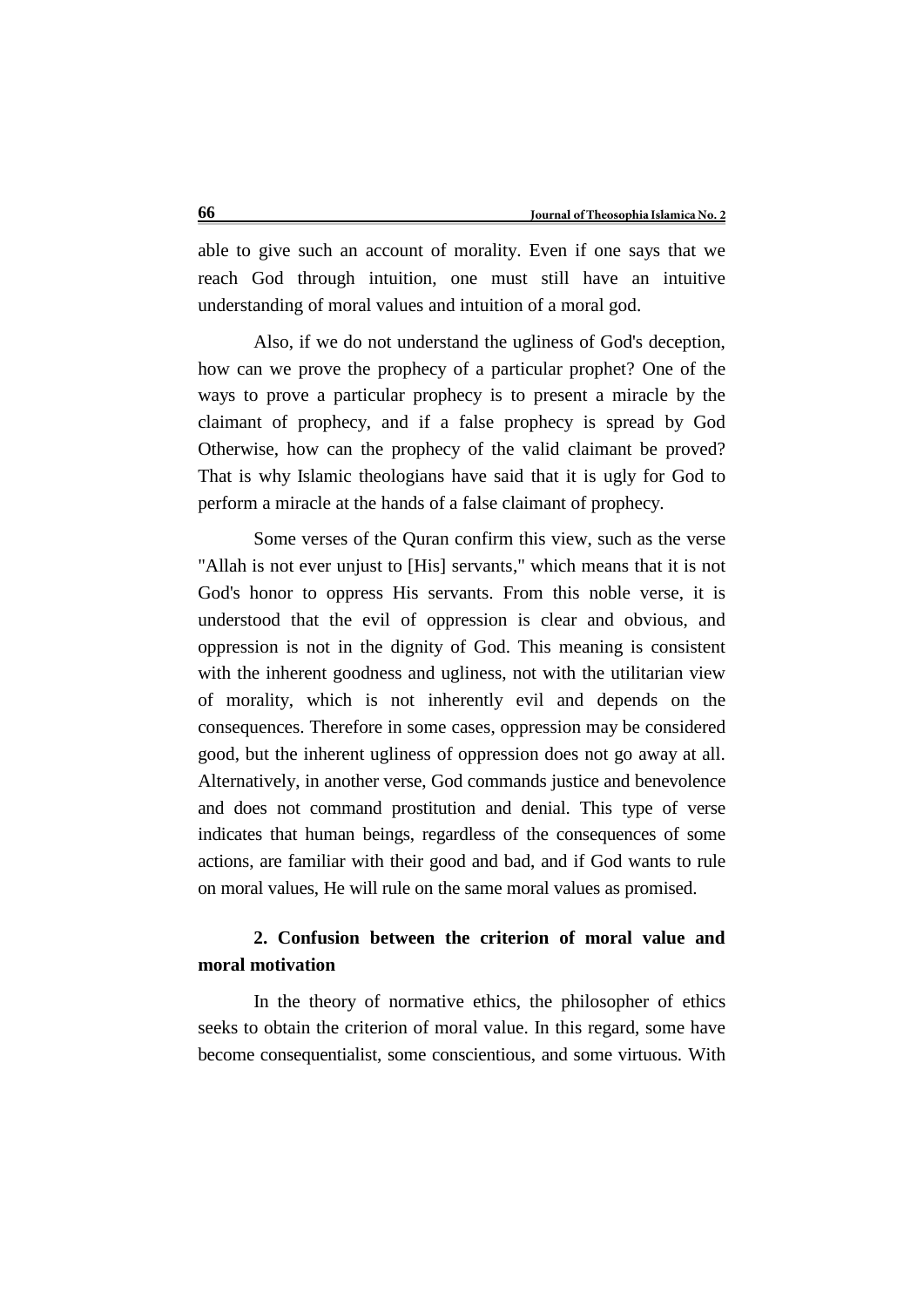such a philosophy, the man finally realizes moral value. Nevertheless, is moral knowledge alone sufficient for moral action? Although Socrates believed that the only moral virtue is knowledge, and as a result, whoever acquires moral knowledge will realize a moral act, the thinkers after him typically did not follow his words and criticized it. In other words, according to Socrates, there is no gap between moral knowledge and moral action, but most other thinkers believe that there is a gap between the two, and we see many people who have moral knowledge and the good and bad of actions (by any criteria). Those who accept are aware but do not follow them in practice. This is where the critical issue of moral motivation comes into play; That is, many people with moral knowledge are not motivated to moral action alone, and other stimuli are needed to motivate them to moral action. That is why one of the most important topics for ethics psychologists is the issue of moral motivation.

Given the above, the fundamental question about the verses on which Islamic utilitarians have relied is whether these verses serve as a criterion of moral value or as a motivator. A review of the verses of the Quran confirms the second view. Conclusion On the issues raised in the fourth criterion (Propinquity or remoteness), he says: "The Hereafter does not make human beings less inclined to prefer worldly interests to otherworldly interests." In other words, he says: "In order for a man not to prefer the meager possessions of the world to the great blessings of the Hereafter, he has been reminded of the torments and losses of the Hereafter ... and in this way, the motivation to do good deeds is doubled in him." Interestingly, in the abstract of the article, which mentions the main focus of the discussion, he writes: "The author … seeks to complete and correct Bentham's seven criteria by relying on the moral themes of the Quran and Hadith in order to encourage mankind to believe in God and the Resurrection and to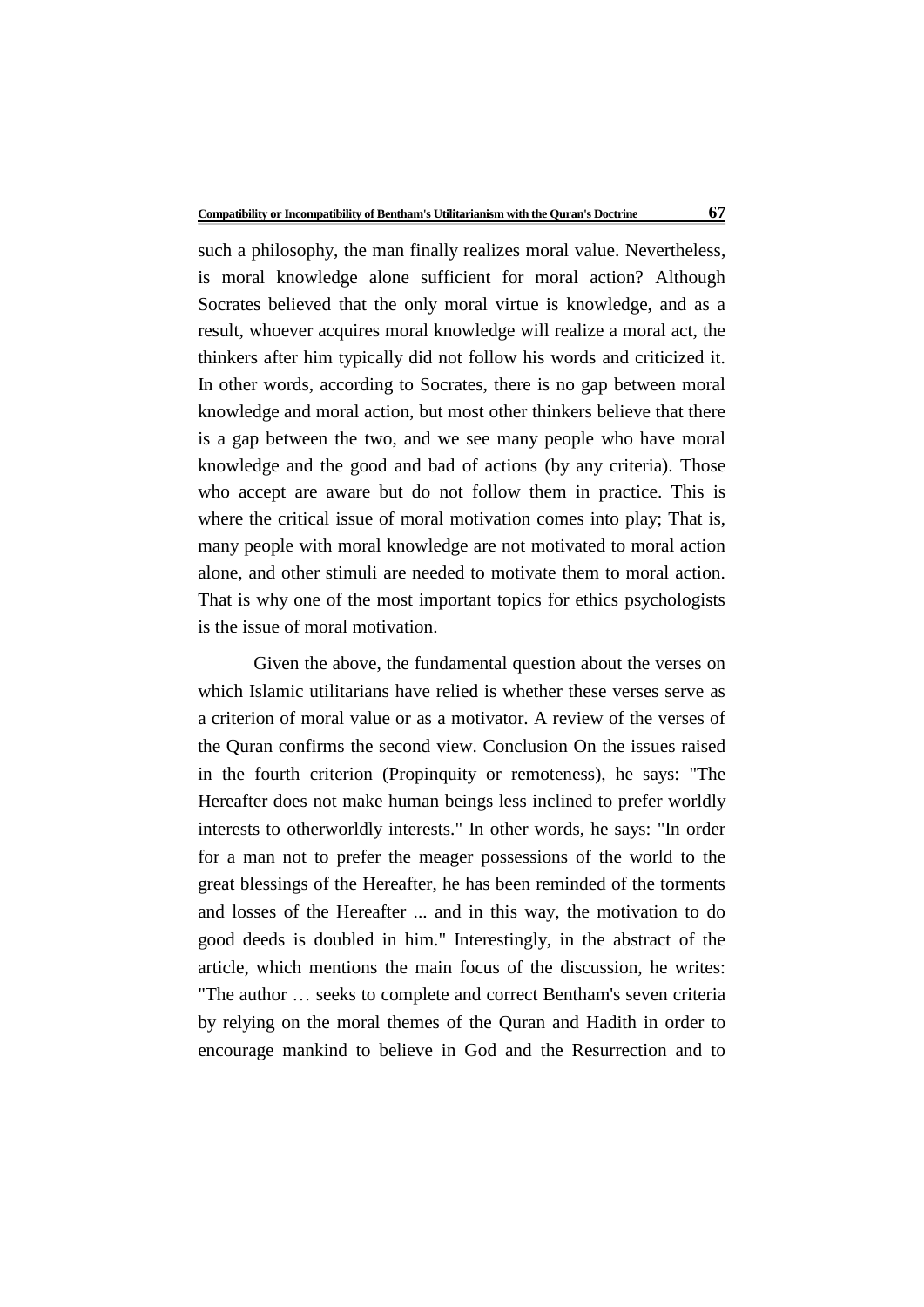observe moral principles." What follows from these statements is that the verses cited are motivating to uphold moral values, not providing a criterion for moral value. In other words, there is a confusion between the ontological and psychological direction of the debate; Obtaining the criterion of moral value is related to the ontological direction of the discussion, but the motivation for looking at psychological issues is examined first in normative ethics the second in moral psychology.

# **3. Internal conflict**

As Sobhaninyia has said, he tries to modify Bentham's utilitarianism concerning the benefits and pleasures of the Hereafter, to introduce the normative theory of the Quran as utilitarian and therefore seeks to make Bentham's seven criteria compatible with the Quran and to document He mentions verses from the Quran for it. However, in conclusion, he points out a point that is not compatible with utilitarianism. According to him, "the conversion of Bentham's moral theory to the theory of Islamic utilitarianism does not mean that the religion of Islam considers utilitarianism as the only moral theory because by referring to religious sources we will see that God is pleased with him and gains his pleasure. Furthermore, it is more complete than Islamic utilitarianism, and according to Imam Ali (as), it is the worship of the free, and this is the worship of merchants." It is understood that what causes the moral value of actions is the pleasure of God. It is clear that God's satisfaction is with each individual, not the most individuals (which is one of the essential components of utilitarianism), and requires moral selfishness, not utilitarianism. In other words, man must do something that God is pleased with, and God's pleasure causes something to have moral value, whether the greatest pleasure is obtained for others or not. Therefore, the main criterion of moral value is God's satisfaction with man, not the greatest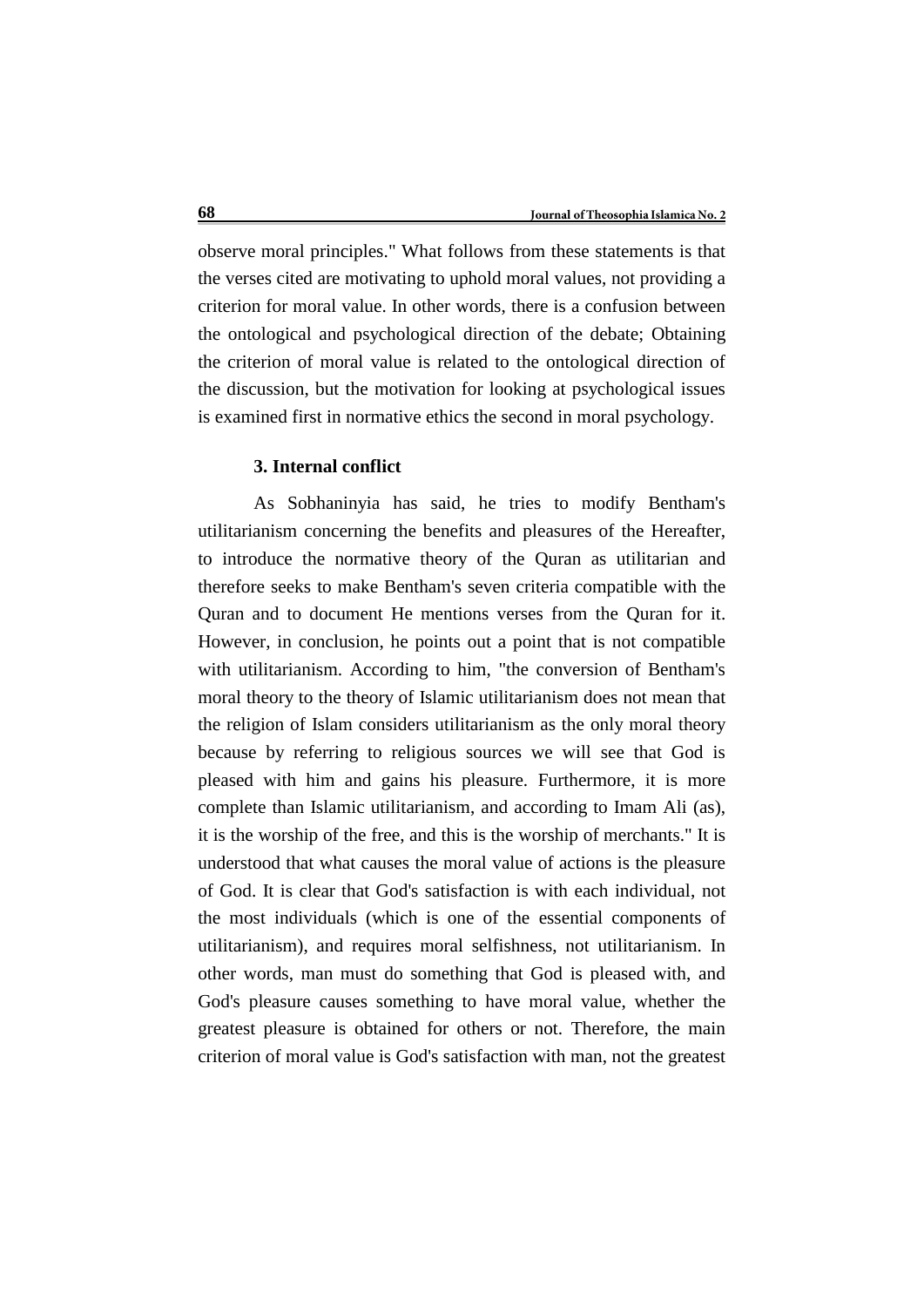pleasure for most people. Of course, other fundamental problems occur in this case: where and how should we obtain divine satisfaction? It is better to keep this debate going for now.

Of course, the requirement of a utilitarian interpretation of Islamic ethics and the explanation of the seven criteria for measuring profit and its Quranic evidence also indicate moral selfishness, not utilitarianism, because the rewards and pleasures of the Hereafter are for the actions of individuals, not most people. How can moral theory be considered utilitarian on the one hand and moral selfishness on the other?

The words of Amir al-Mu'minin, who has divided people into worship into three categories (some worship God because of the hope of heaven, and some because of the fear of hell, and some find God as worshipers) indicate the criterion of value. Its morality does not have a utilitarian criterion, but it is in the position of expressing the motivation of people to worship. The goodness of worshiping God cannot be conditioned on its consequences, but the goodness of worship is because God deserves worship, but some do not understand this meaning Motivated to worship heaven or fear of worship. In any case, the worship of the free to gain the pleasure of God, even if it is in the position of expressing the criterion of moral value, does not indicate motivation, moral selfishness, or utilitarianism.

# **4. The purpose of presenting a moral theory**

The purpose of presenting a moral theory, in addition to defining the basis of moral value, which is a theoretical goal, is to provide a practical guide for moral actors so that in practice, they can recognize the morality of actions and act accordingly and not be surprised and confused in moral decisions. That is why some have defined normative ethics as obtaining the criterion of moral value and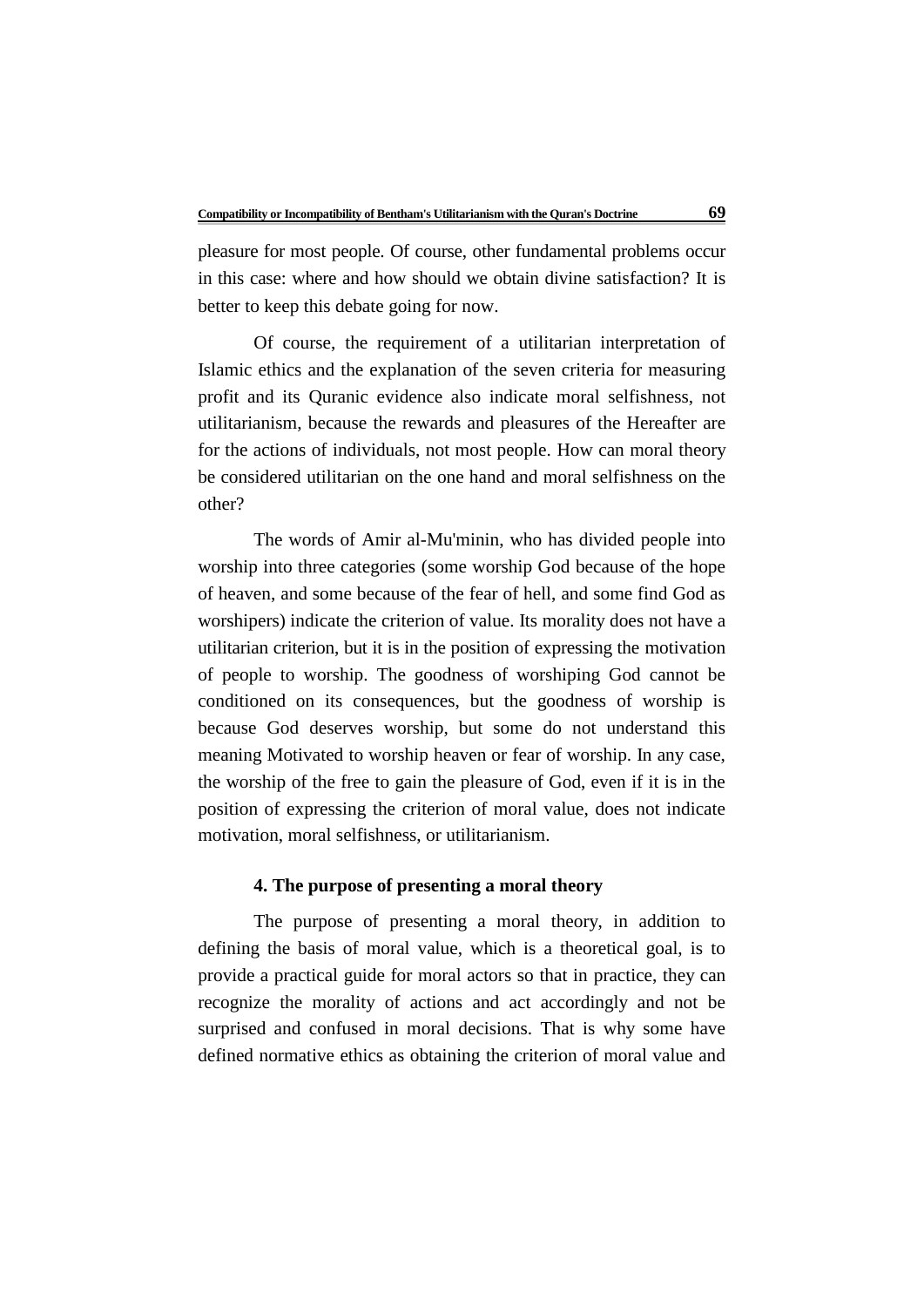implementing it in exceptional and partial cases. The first part of the definition refers to theoretical, normative ethics, and the second part refers to practical, normative, or applied ethics. Some, such as Bernard Gert, have defined applied ethics as applying moral theory to specific and partial cases (Gert, 1998). Someone, like Beauchamp, considers this definition of applied ethics to be a narrow one and defines applied ethics as any use of philosophical theories and methods to solve ethical problems in professions, technology, etc. (Beauchamp, 2003). In any case, whether we accept the narrow definition of applied ethics or the broad definition, ethical theory must be put into practice.

Bentham utilitarianism, regardless of the forms of profit calculation, is a practical and straightforward theory in this respect and can easily be a practical guide. But does Islamic utilitarianism have this feature, and can it be a practical guide for people? It seems that not only the proposed theory does not have such a function and cannot help man in action, because access to the afterlife pleasures of most people is not possible for man, but also the presenter does not expect much from his theory because the burden of guidance He puts action on the shoulders of religion and says that religion has removed the burden and burden of this calculation from human beings by determining moral actions and behavior. With such an attitude, there is no theory that is a guide to human action, and in all matters, one should refer to religion and use religious teachings as a guide for one's action and act according to them. Of course, it is clear that the suggestion of referring to religion in all cases of moral values without considering reason and values that are understood through reason alone, and religious teachings in this field, guidance is the same as a rational rule, can have implications and consequences. Notice that some of them were mentioned.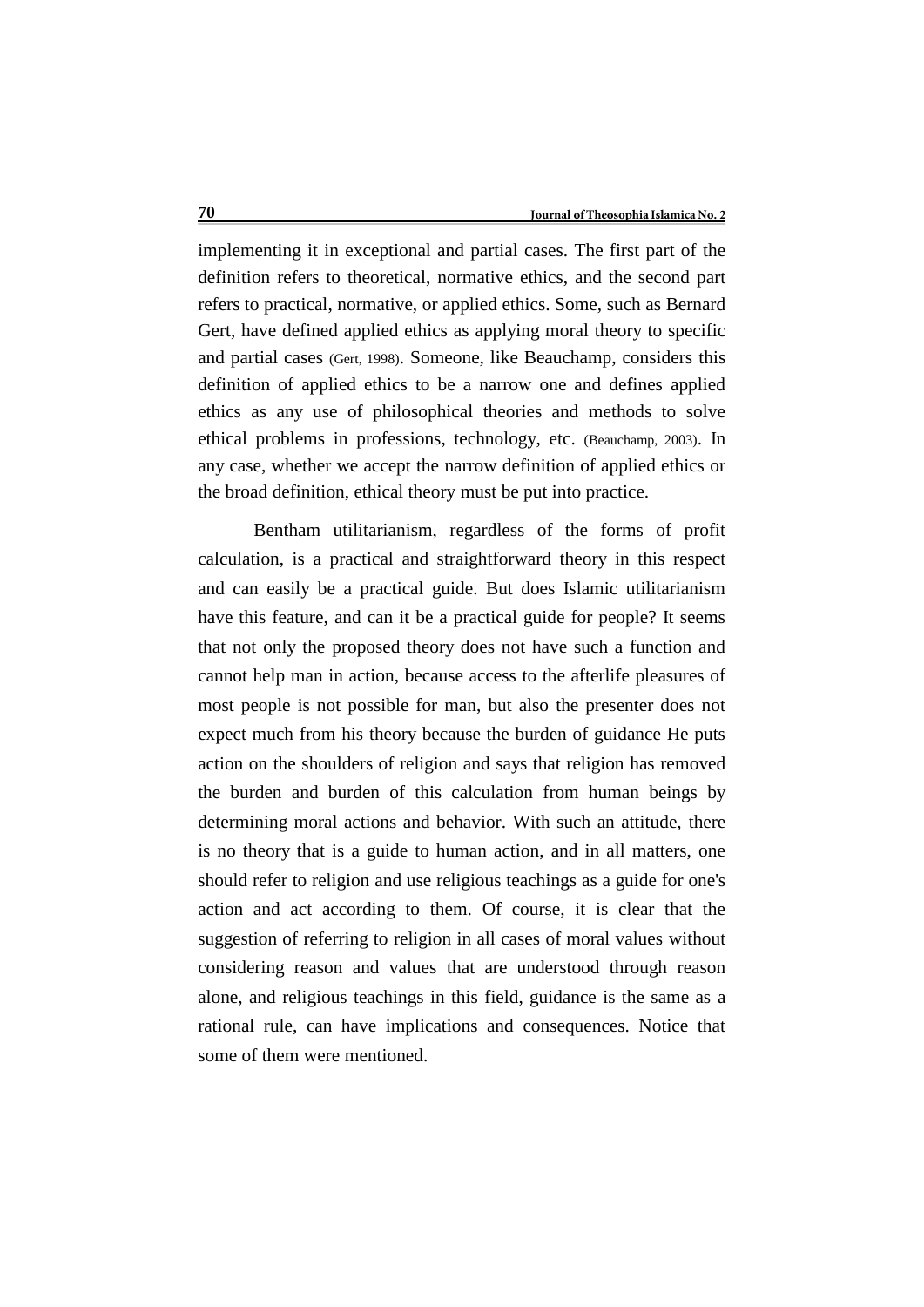#### **5. Ambiguities in the analysis of seven criteria**

There are some ambiguities in the analysis of the seven criteria, including that Sobhaniniya has interpreted the Quranic affirmations of utilitarianism as if the intended rewards are the same as pleasure. However, the concept of reward is different from pleasure because of pleasure. The description becomes severe and weak, but the benefit of the description does not become severe and weak, but the description becomes more or less. In other words, intensity and weakness are from the bags category, but more or less from low. The second criterion of Bentham is the term for quantity, not the first criterion (intensity).

The third criterion speaks of the certainty and certainty of pleasure and its absence. The question is, from whose point of view is certainty and certainty? According to Bentham, the certainty or not of pleasure is from the point of view of the moral agent and not another person, while in his explanation, the certainty of the Hereafter is discussed from the perspective of God. Here, too, there is confusion between the assurance of profit from the perspective of the moral agent and God. The same can be said about the fifth criterion, namely distance and proximity; People see the Hereafter far away, but God sees it near. Bentham wants to choose between various actions, one that creates near pleasure and the other far-away pleasure, with distance and closeness.

In the fifth criterion, fertility is meant for most people or the moral actor himself. Bentham means fertility for most people, not a moral agent, while what he has mentioned in this regard is fertility for the moral agent himself, and it requires a selfish interpretation of Islamic morality, not utilitarianism. Bentham's criterion of fertility is to choose and do what is produced in the face of two currents, one that is productive and the other not productive. In other words, fertility is a criterion for distinguishing good work.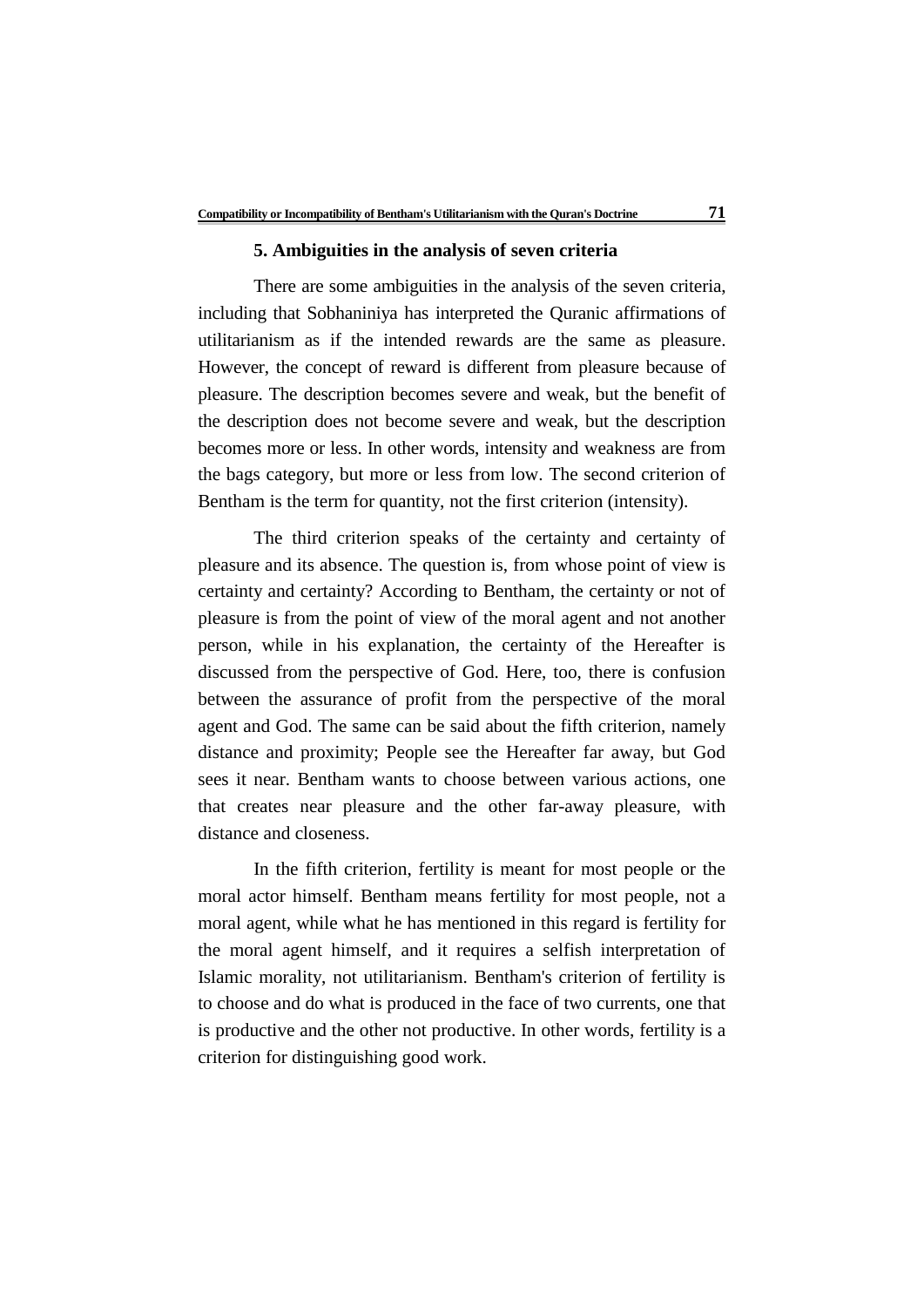In the criterion of fertility, he has relied on verses and hadiths that God has considered double rewards for the deeds of people in the world, but he ignored the fact that is increasing rewards are for doing moral deeds in the world, not for the world the world recognizing good deeds. Therefore, he has said that he who does good deeds will be rewarded ten times more; That is, good deeds must be discovered and done through something other than the reward of the Hereafter, and if it is done, God will reward ten times as much. Therefore, such words motivate the believers to do moral deeds, not to give a standard for moral value. In addition, such themes confirm the previous point and imply moral selfishness, not utilitarianism.

# **6. One-sided view to the verses of Quran and lack of comprehensive view**

In order to deduce the moral theory of the Quran, in addition to rationally examining the theory, one must have a comprehensive and comprehensive view of the verses of the Quran. Irrespective of the first forms, it means the impossibility of a utilitarian interpretation of Islamic ethics, and regardless of the other objections to the utilitarian interpretation, verses from the Quran indicate the inherent goodness and ugliness of actions. Accordingly, the accepted theory must be conscientiousness. Not utilitarianism. Now the question is, how can a conservative narrative be combined with a utilitarian narrative? Is utilitarianism at all compatible with the inherent goodness and ugliness of reason? According to moral utilitarianism, actions are devoid of moral value regardless of the consequences, but according to inherent goodness and ugliness, actions have moral value in themselves.

# **Conclusion**

Some have given utilitarian lectures of Islamic ethics and have relied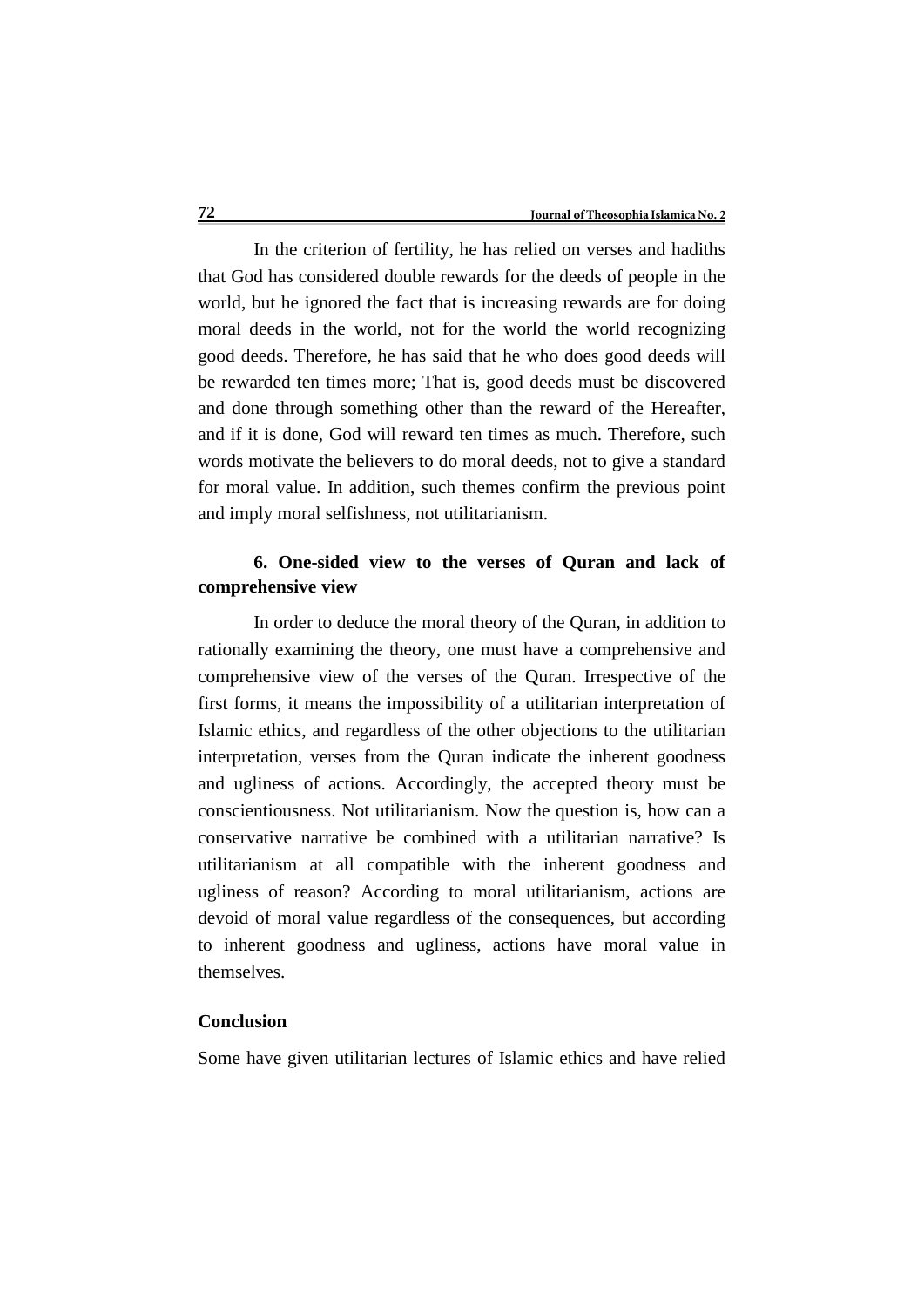on verses and hadiths in this regard, including Mohammad Taqi Sobhaniniya, who, by accepting the principle of Bentham's theory of utilitarianism, has tried to modify it and offer it as a theory of Quranic ethics. By generalizing profit and pleasure to the profit and pleasure of the Hereafter, he has brought evidence from verses and hadiths in explaining Bentham's seven criteria. This narration faces several problems, which are: the impossibility of a utilitarian narration of Islamic ethics, confusion between the criterion of moral value and its motivation, internal conflict, inability to achieve the purpose of presenting moral theory and practical guidance for moral actors, there are ambiguities in the analysis of the seven criteria based on the verses of the Quran, lack of comprehensiveness to the verses of the Quran.